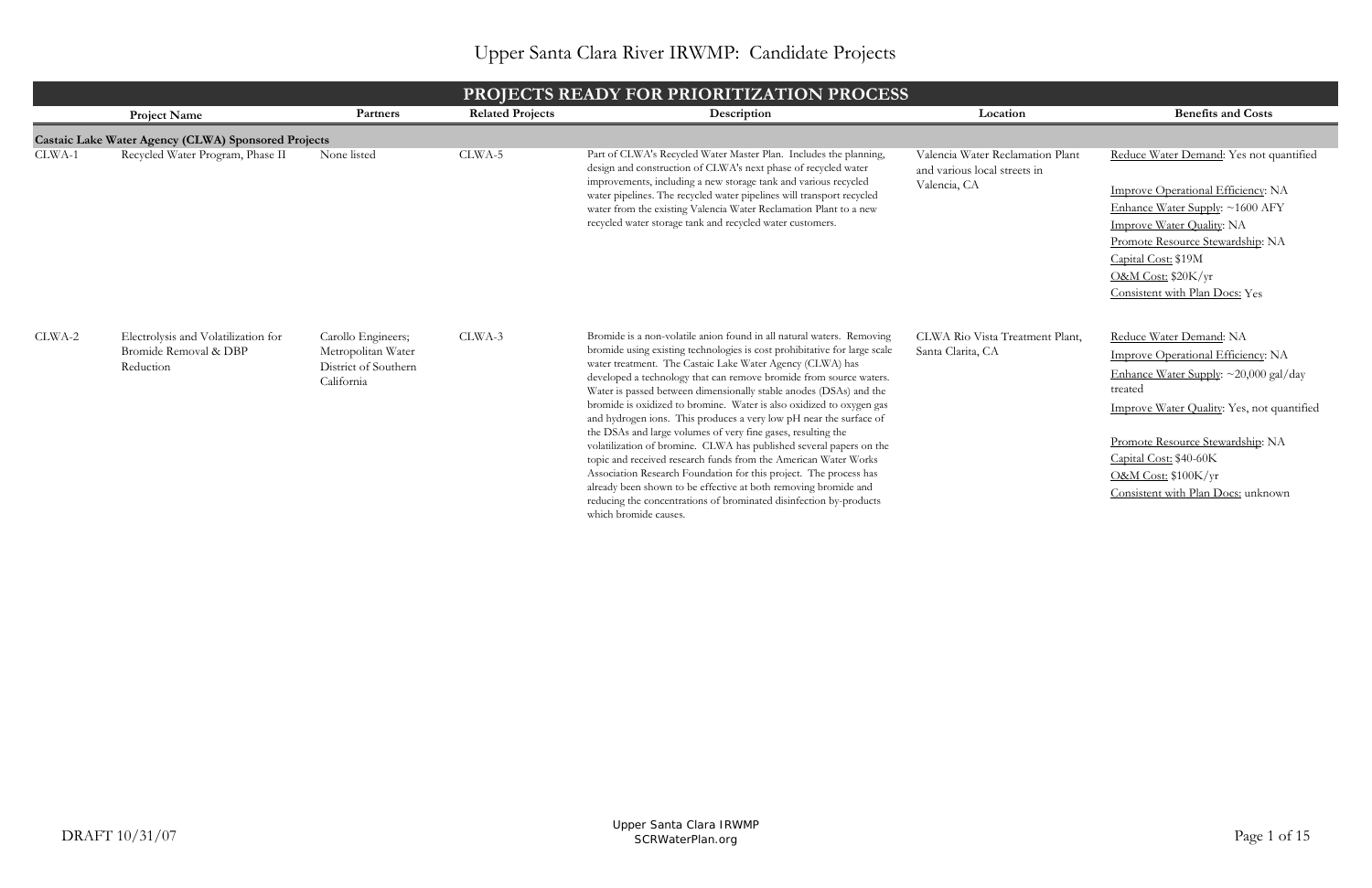Promote Resource Stewardship: NA Capital Cost: \$450-\$675K O&M Cost: \$500-\$1000/yr Consistent with Plan Docs: unknown

|        | <b>PROJECTS READY FOR PRIORITIZATION PROCESS</b>                             |                                                                  |                         |                                                                                                                                                                                                                                                                                                                                                                                                                                                                                                                                                                                                                                                                                                                                                                                                                                                                                                                                                                                                                                                                                                                                                                                        |                                                                                                                                                    |                                                                                                                                                                                                                                                                                   |  |  |  |
|--------|------------------------------------------------------------------------------|------------------------------------------------------------------|-------------------------|----------------------------------------------------------------------------------------------------------------------------------------------------------------------------------------------------------------------------------------------------------------------------------------------------------------------------------------------------------------------------------------------------------------------------------------------------------------------------------------------------------------------------------------------------------------------------------------------------------------------------------------------------------------------------------------------------------------------------------------------------------------------------------------------------------------------------------------------------------------------------------------------------------------------------------------------------------------------------------------------------------------------------------------------------------------------------------------------------------------------------------------------------------------------------------------|----------------------------------------------------------------------------------------------------------------------------------------------------|-----------------------------------------------------------------------------------------------------------------------------------------------------------------------------------------------------------------------------------------------------------------------------------|--|--|--|
|        | <b>Project Name</b>                                                          | Partners                                                         | <b>Related Projects</b> | Description                                                                                                                                                                                                                                                                                                                                                                                                                                                                                                                                                                                                                                                                                                                                                                                                                                                                                                                                                                                                                                                                                                                                                                            | Location                                                                                                                                           | <b>Benefits and Costs</b>                                                                                                                                                                                                                                                         |  |  |  |
|        | Castaic Lake Water Agency (CLWA) Sponsored Projects                          |                                                                  |                         |                                                                                                                                                                                                                                                                                                                                                                                                                                                                                                                                                                                                                                                                                                                                                                                                                                                                                                                                                                                                                                                                                                                                                                                        |                                                                                                                                                    |                                                                                                                                                                                                                                                                                   |  |  |  |
| CLWA-3 | Feasibility of using Electrolysis and<br>Volatilization for Chloride Removal | Los Angeles County<br>Sanitation Districts;<br>Carollo Engineers |                         | Chloride is a non-volatile anion found in all natural waters. Removing<br>chloride using existing technologies is cost prohibitative for large scale<br>water treatment. CLWA has developed a technology that can remove<br>bromide from source waters. Water is passed between dimensionally<br>stable anodes and the bromide is oxidized to bromine. Water is also<br>oxidized to oxygen gas and hydrogen ions. This produces large<br>volumes of very fine gases resulting in the volatilization of bromine.<br>CLWA has published several papers on the topic and received<br>research funds from the American Water Works Association Research<br>Foundation for this project. Since chloride and bromide (and bromine<br>and chlorine) have fairly similar chemistries, the same process may<br>work for the oxidation and volatilization of chloride as well. The<br>proposed project is to operate a pilot-scale treatment plant and<br>conduct studies to determine if the process that removes bromide can<br>also remove chloride from local waters. If effective, the process could<br>be applied to Castaic Lake water and the waters of the Santa Clara<br>River valley. | CLWA Rio Vista Treatment Plant                                                                                                                     | Reduce Water Demand: NA<br>Improve Operational Efficiency: NA<br>Enhance Water Supply: ~20,000 gal/day<br>treated<br><b>Improve Water Quality: Yes</b><br>Promote Resource Stewardship: NA<br>Capital Cost: \$60-80K<br>O&M Cost: \$125K/yr<br>Consistent with Plan Docs: unknown |  |  |  |
| CLWA-4 | Large Landscape Efficiency<br><b>Improvement Program</b>                     | SCWD, NCWD                                                       |                         | This project will start with an education component so the on- site<br>maintenance staff will have an understanding of the issues that lead to<br>increased water demand and the tools to recognize and correct those<br>issues. The site will get an ET controller with a rain shut off device<br>and some high distribution uniformity heads with a low application<br>rate of the correct size installed to demonstrate the maximum<br>achievable results for the unique area. Sites will be chosen on a<br>projected cost versus benefit basis.                                                                                                                                                                                                                                                                                                                                                                                                                                                                                                                                                                                                                                    | Large Landscapes in the Santa<br>Clarita Valley including Landscape<br>Maintenance districts, HOA<br>Common areas and regional and<br>local parks. | Reduce Water Demand: Yes by 2%<br>Improve Operational Efficiency: Yes, demand<br>reduced by 800 AFY treated water<br>Enhance Water Supply: Yes, not quantified<br>Improve Water Quality: Yes, not quantified                                                                      |  |  |  |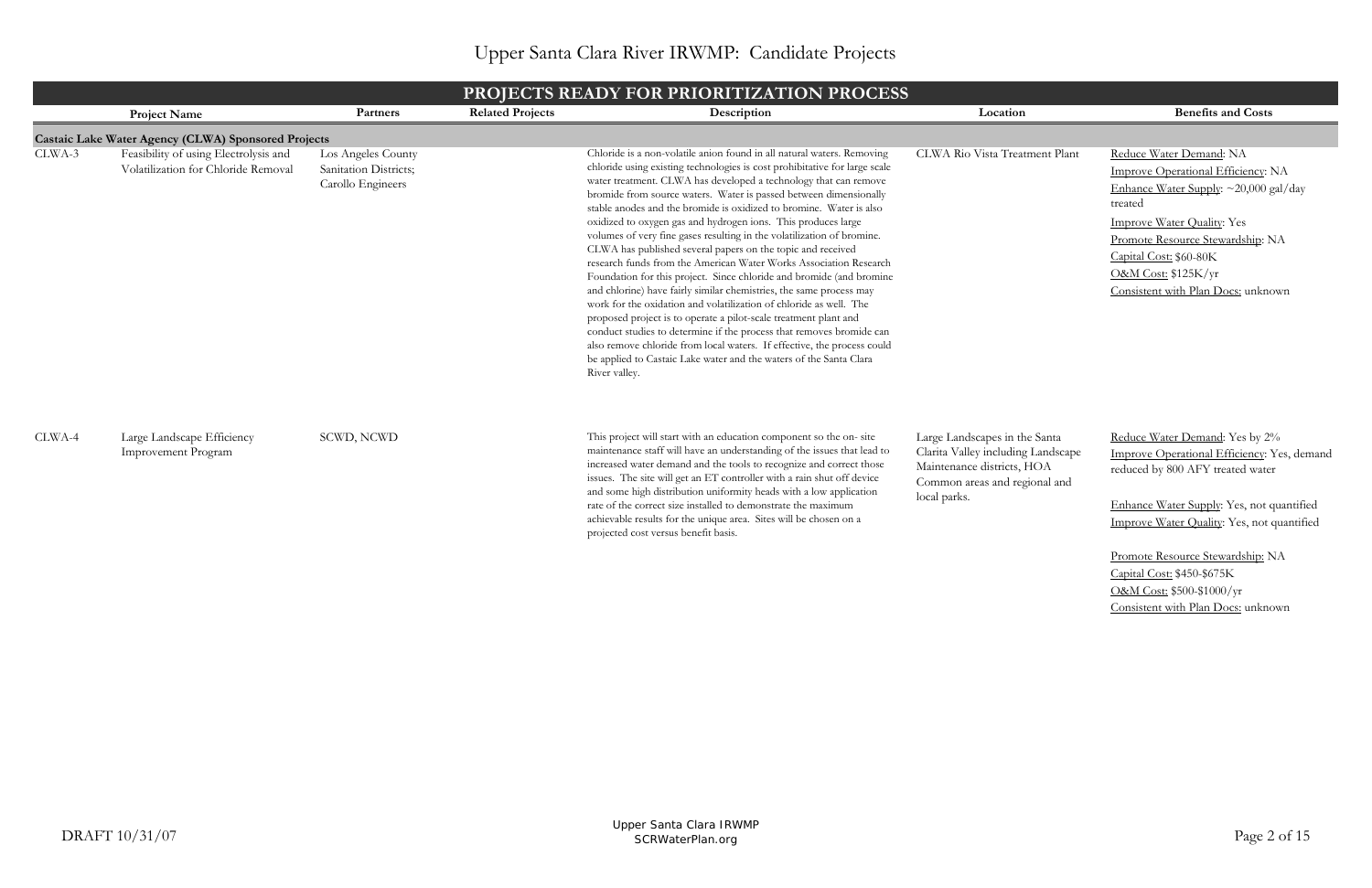| es within 500<br>iver and | Reduce Water Demand: Yes, not quantified                                         |
|---------------------------|----------------------------------------------------------------------------------|
| Forest Highway            | <b>Improve Operational Efficiency: NA</b>                                        |
| geles County              | Enhance Water Supply: Yes, 7773 AF will be<br>recharged to the groundwater basin |
|                           | <b>Improve Water Quality: Yes, not quantified</b>                                |
|                           | <b>Promote Resource Stewardship:</b> Yes, not<br>quantified                      |
|                           | Capital Cost: \$4M-\$12M                                                         |
|                           | O&M Cost: \$1.5M-\$4M                                                            |
|                           | Consistent with Plan Docs: Yes                                                   |
|                           |                                                                                  |

Santa Clarita-1 Upper Santa Clara River Arundo/Tamarisk Removal Program (SCARP) Implementation

|                                 | <b>PROJECTS READY FOR PRIORITIZATION PROCESS</b>                                                          |                                  |                         |                                                                                                                                                                                                                                                                                                                                                                                                                                                                                                                                                                                                                                                      |                   |                                                                                                                                                                                                                                                                                                                          |  |  |  |  |
|---------------------------------|-----------------------------------------------------------------------------------------------------------|----------------------------------|-------------------------|------------------------------------------------------------------------------------------------------------------------------------------------------------------------------------------------------------------------------------------------------------------------------------------------------------------------------------------------------------------------------------------------------------------------------------------------------------------------------------------------------------------------------------------------------------------------------------------------------------------------------------------------------|-------------------|--------------------------------------------------------------------------------------------------------------------------------------------------------------------------------------------------------------------------------------------------------------------------------------------------------------------------|--|--|--|--|
|                                 | <b>Project Name</b>                                                                                       | Partners                         | <b>Related Projects</b> | Description                                                                                                                                                                                                                                                                                                                                                                                                                                                                                                                                                                                                                                          | Location          | <b>Benefits and Costs</b>                                                                                                                                                                                                                                                                                                |  |  |  |  |
|                                 | Castaic Lake Water Agency (CLWA) Sponsored Projects                                                       |                                  |                         |                                                                                                                                                                                                                                                                                                                                                                                                                                                                                                                                                                                                                                                      |                   |                                                                                                                                                                                                                                                                                                                          |  |  |  |  |
| CLWA-5<br>(submitted by<br>VWC) | Customer Recycled Water Incentive<br>Program                                                              | NCWD, LA 36, SCWD,<br>VWC, SCVSD | CLWA-1                  | The Castaic Lake Water Agency (CLWA) is planning to expand its<br>existing recycled water system as noted in project CLWA-1. This<br>project would fund hook-up costs to the system providing an<br>incentive for the end-user to use recycled water. Project would<br>consist of providing financing to customers to pay for a licensed<br>plumber/contractor to connect to the recycled water system or to pay<br>for the meter or other equipment connect to the system. Financing<br>would be very favorable terms that could be repaid by paying potable<br>rates for recycled water and using the difference to pay for the hook-<br>up costs. | CLWA service area | Reduce Water Demand: Yes, not quantified<br>Improve Operational Efficiency: NA<br>Enhance Water Supply: Yes, increase recycled<br>water use by 1600 AFY<br>Improve Water Quality: NA<br>Promote Resource Stewardship: NA<br>Capital Cost: \$1M-\$10M<br><b>O&amp;M Cost: \$100K/yr</b><br>Consistent with Plan Docs: Yes |  |  |  |  |
|                                 | CLWA is listed as a partner for the following projects:                                                   |                                  |                         |                                                                                                                                                                                                                                                                                                                                                                                                                                                                                                                                                                                                                                                      |                   |                                                                                                                                                                                                                                                                                                                          |  |  |  |  |
|                                 | SCVSD-1: East Santa Clara River Wetlands and Recycled Water Project                                       |                                  |                         |                                                                                                                                                                                                                                                                                                                                                                                                                                                                                                                                                                                                                                                      |                   |                                                                                                                                                                                                                                                                                                                          |  |  |  |  |
|                                 | SVCSD-2: Valencia and Saugus Water Reclamation Plants - Ultraviolet Disinfection System Facilities        |                                  |                         |                                                                                                                                                                                                                                                                                                                                                                                                                                                                                                                                                                                                                                                      |                   |                                                                                                                                                                                                                                                                                                                          |  |  |  |  |
|                                 | SCVSD-3: SCVSD Self-Generating Water Softeners (SRWS) Public Outreach and Rebate Program                  |                                  |                         |                                                                                                                                                                                                                                                                                                                                                                                                                                                                                                                                                                                                                                                      |                   |                                                                                                                                                                                                                                                                                                                          |  |  |  |  |
|                                 | VWC-2: Implementation of Santa Clarita Valley Water Conservation Strategic Plan                           |                                  |                         |                                                                                                                                                                                                                                                                                                                                                                                                                                                                                                                                                                                                                                                      |                   |                                                                                                                                                                                                                                                                                                                          |  |  |  |  |
|                                 | $\overline{a}$ $\overline{a}$ $\overline{a}$ $\overline{a}$ $\overline{a}$ $\overline{a}$<br>$\mathbf{r}$ |                                  |                         |                                                                                                                                                                                                                                                                                                                                                                                                                                                                                                                                                                                                                                                      |                   |                                                                                                                                                                                                                                                                                                                          |  |  |  |  |

Ventura County RCD, LADPW, Angeles National Forest

Approx.  $16,300$  acre year floodplain of ri tributaries, Angeles west to the Los Ang line.

Former separate projects LADPW-12 and USFS-1 have been combined with Santa Clarita-1.

The Ventura County Resource Conservation District (VCRCD) is implementing an environmentally beneficial project in the upper Santa Clara River watershed including its tributaries  $(\sim 16,300 \text{ acres})$  – the Upper Santa Clara River Arundo/Tamarisk Removal Plan (SCARP). Restoration of riparian habitat, increase of water quantity, improvement of water quality, and reduction of flood/wildfire hazard will be accomplished through the removal of invasive plant species, some of which have colonized in large extents of the Upper Santa Clara River watershed. The primary species of concern are arundo (Arundo donax) and tamarisk (Tamarix spp.) The current estimate is approximately 1,500 acres. However, since the SCARP implementation is a long-term project with extensive costs and logistical issues, the VCRCD is requesting funding to cover a 10-year implementation period.

#### **City of Santa Clarita Sponsored Projects**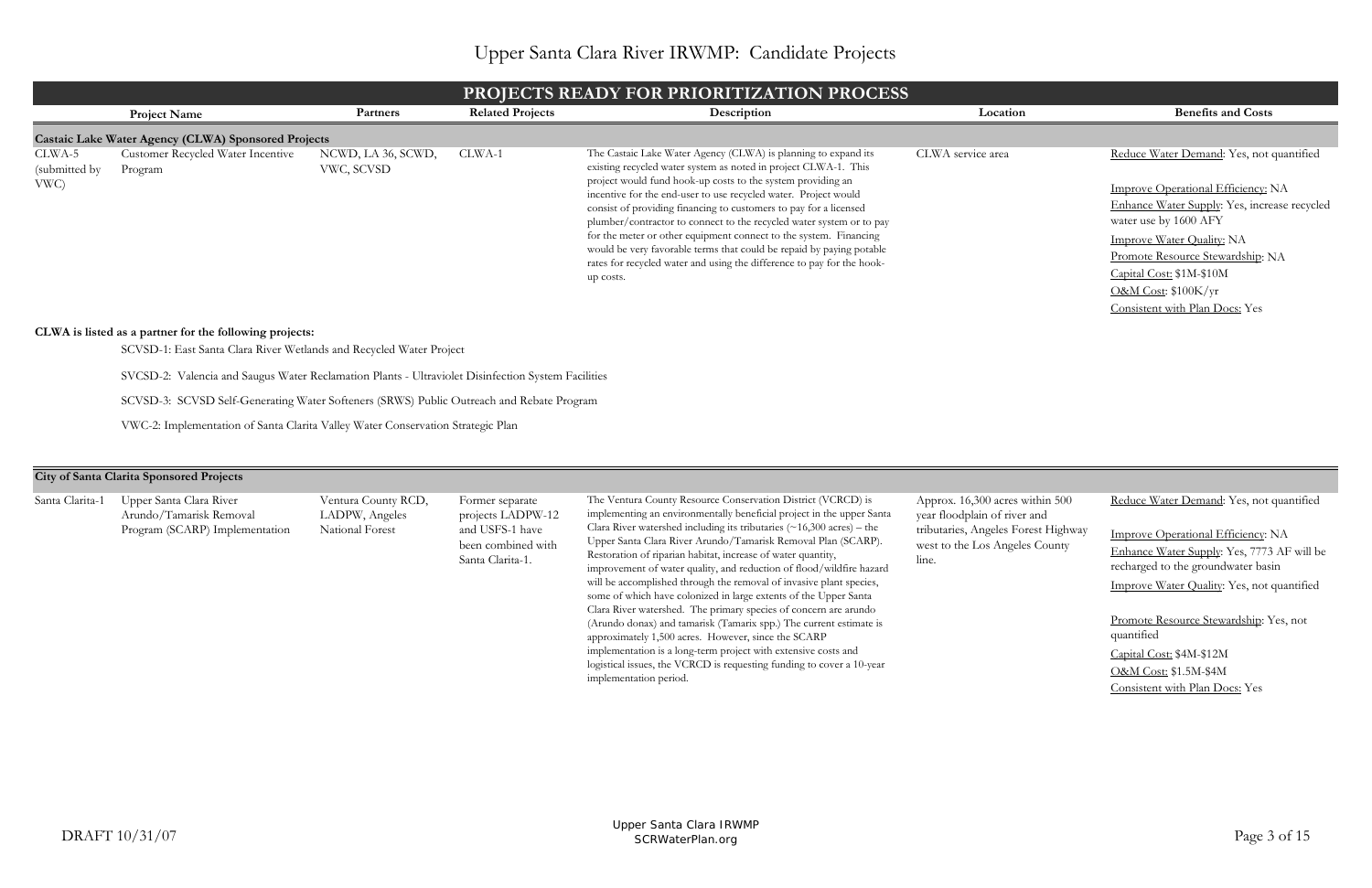| o Drive, north | Reduce Water Demand: NA                                                                          |
|----------------|--------------------------------------------------------------------------------------------------|
|                | <b>Improve Operational Efficiency: NA</b>                                                        |
|                | Enhance Water Supply: Yes, 100-1000 AFY                                                          |
|                | <b>Improve Water Quality: Yes, not quantified</b><br>Promote Resource Stewardship: Yes, 47 acres |
|                | in the floodplain                                                                                |
|                | Capital Cost: \$3M-\$6M                                                                          |
|                | O&M Cost: \$25,000/yr                                                                            |
|                | Consistent with Plan Docs: unknown                                                               |
|                |                                                                                                  |

SCVSD-3: SCVSD Self-Generating Water Softeners (SRWS) Public Outreach and Rebate Program

|                 | <b>PROJECTS READY FOR PRIORITIZATION PROCESS</b> |             |                                     |                                                                                                                                                                                                                                                                                                                                                                                                                                                                                                                                                                                                                                                                                                                                                                                                                                                                                                                                                                                                                                                                                                                  |                                                                                                                                                                                                                                                                                                |                                                                                                                                                                                                                                                                                                                            |  |  |  |  |
|-----------------|--------------------------------------------------|-------------|-------------------------------------|------------------------------------------------------------------------------------------------------------------------------------------------------------------------------------------------------------------------------------------------------------------------------------------------------------------------------------------------------------------------------------------------------------------------------------------------------------------------------------------------------------------------------------------------------------------------------------------------------------------------------------------------------------------------------------------------------------------------------------------------------------------------------------------------------------------------------------------------------------------------------------------------------------------------------------------------------------------------------------------------------------------------------------------------------------------------------------------------------------------|------------------------------------------------------------------------------------------------------------------------------------------------------------------------------------------------------------------------------------------------------------------------------------------------|----------------------------------------------------------------------------------------------------------------------------------------------------------------------------------------------------------------------------------------------------------------------------------------------------------------------------|--|--|--|--|
|                 | <b>Project Name</b>                              | Partners    | <b>Related Projects</b>             | Description                                                                                                                                                                                                                                                                                                                                                                                                                                                                                                                                                                                                                                                                                                                                                                                                                                                                                                                                                                                                                                                                                                      | Location                                                                                                                                                                                                                                                                                       | <b>Benefits and Costs</b>                                                                                                                                                                                                                                                                                                  |  |  |  |  |
|                 | <b>City of Santa Clarita Sponsored Projects</b>  |             |                                     |                                                                                                                                                                                                                                                                                                                                                                                                                                                                                                                                                                                                                                                                                                                                                                                                                                                                                                                                                                                                                                                                                                                  |                                                                                                                                                                                                                                                                                                |                                                                                                                                                                                                                                                                                                                            |  |  |  |  |
| Santa Clarita-3 | Discovery River Park and<br>Conservation Area    | None listed | Santa Clarita-2, Santa<br>Clarita-1 | This project will capture 100% of urban runoff and allow<br>groundwater, now diverted or pumped off-site, to return to the river.<br>Water will flow through planted filtration and bioswales and drain into<br>retention basins and restored spring-fed pond consistent with historic<br>flow patterns. No unfiltered or untreated urban water will flow into<br>the river or off site. An overflow system will allow rainfall greater<br>than a 50 year storm to gradually enter the river. The interpretive<br>center will be the first of its kind, located in a suburban area, dedicated<br>to storm water management, water conservation, and the Santa Clara<br>River's preservation. The center and its demonstration garden<br>represent a tool for learning about how restoration and conservation<br>has relevance in a suburban community and will provide guidance,<br>direction, and advocacy of sustainable water use. The ecosystem<br>restoration plan includes integrating native planting with adapted, non-<br>invasive species relevant to the Southern California suburban<br>environment. | The project is located along the<br>west side of Canyon View Drive, in<br>the community of Canyon Country<br>within the City of Santa Clarita. It<br>is partially located within the Santa<br>Clara River, a Significant Ecological<br>Area (SEA) as identified in the<br>City's General Plan. | Reduce Water Demand: Yes, not quantified<br>Improve Operational Efficiency: NA<br>Enhance Water Supply: Yes, not quantified<br>Improve Water Quality: Yes, not quantified<br>Promote Resource Stewardship: Yes, not<br>quantified<br>Capital Cost: \$1.6M-\$1.85M<br>O&M Cost: 25,000/yr<br>Consistent with Plan Docs: Yes |  |  |  |  |

|         | Los Angeles County Department of Public Works (LADPW) Sponsored Projects |        |                                                       |                                                                                                                                                                                                                                                                                                                                                                                                                                                                                                                 |                                         |
|---------|--------------------------------------------------------------------------|--------|-------------------------------------------------------|-----------------------------------------------------------------------------------------------------------------------------------------------------------------------------------------------------------------------------------------------------------------------------------------------------------------------------------------------------------------------------------------------------------------------------------------------------------------------------------------------------------------|-----------------------------------------|
| LADPW-1 | Lower San Francisquito Spreading<br>Grounds                              | LACFCD | LADPW 1 - LADPW<br>11 and LADPW 15-<br>16 are related | This project consists of building a recharge facility and diversion.<br>Flows will be redirected to the west bank and to the property adjacent<br>to river where basins for recharge will be excavated. An earthen<br>diversion will wash out during major storms and it will later need to be<br>rebuilt. There may be opportunities for habitat restoration and passive<br>recreation in the surrounding areas. Trash that washes into the river<br>will be collected in the basins and be removed regularly. | Upstream of Decoro Drive, north<br>bank |

SCVSD-1: East Santa Clara River Wetlands and Recycled Water Project

## **The City of Santa Clarita has been listed as partner for the following projects:**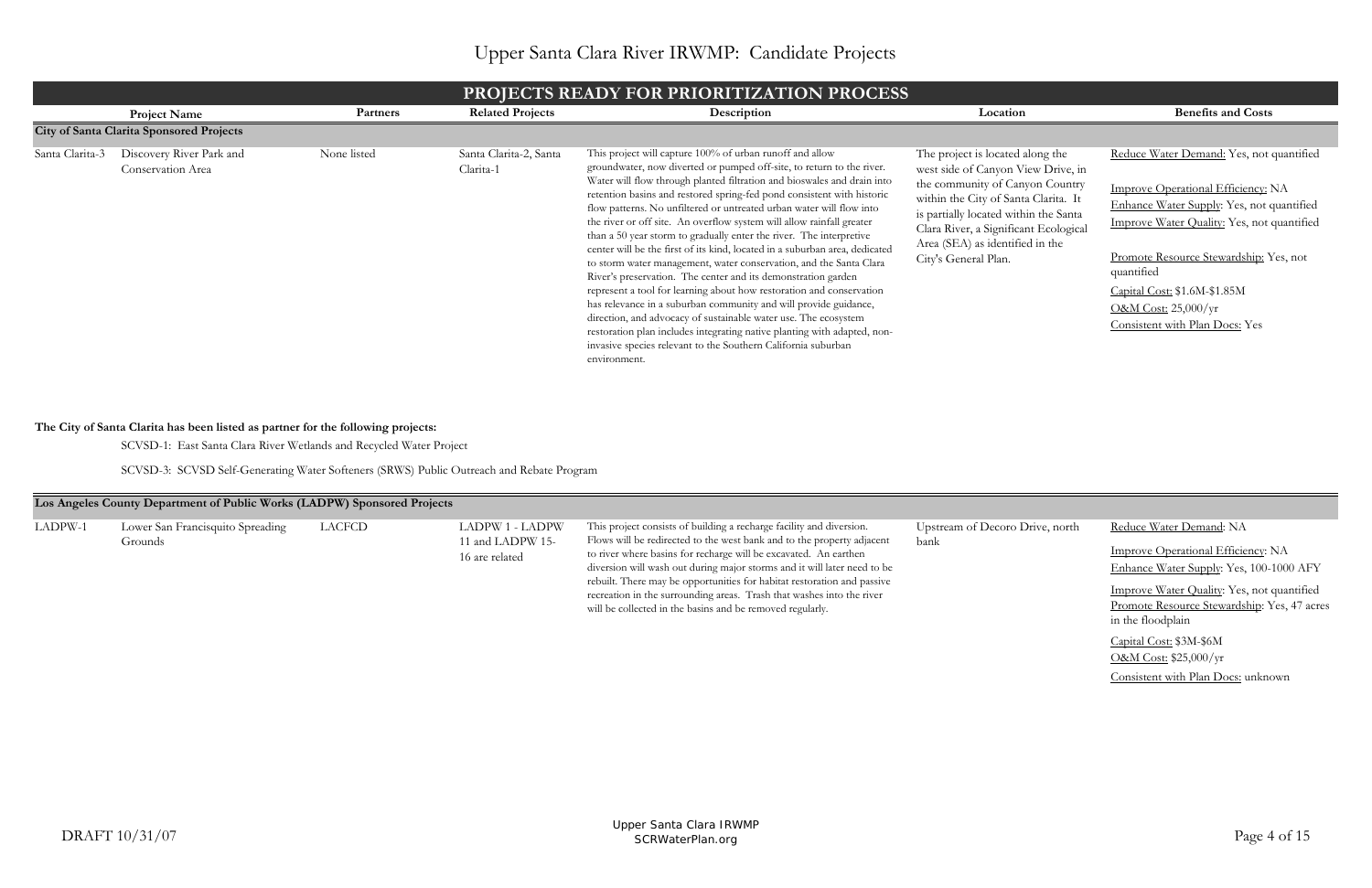|         | <b>PROJECTS READY FOR PRIORITIZATION PROCESS</b>                         |               |                                                              |                                                                                                                                                                                                                                                                                                                                                                                                                                                                                                                                                                                                                                                                   |                                                                                      |                                                                                                                                                                                                                                                                                                             |  |  |  |
|---------|--------------------------------------------------------------------------|---------------|--------------------------------------------------------------|-------------------------------------------------------------------------------------------------------------------------------------------------------------------------------------------------------------------------------------------------------------------------------------------------------------------------------------------------------------------------------------------------------------------------------------------------------------------------------------------------------------------------------------------------------------------------------------------------------------------------------------------------------------------|--------------------------------------------------------------------------------------|-------------------------------------------------------------------------------------------------------------------------------------------------------------------------------------------------------------------------------------------------------------------------------------------------------------|--|--|--|
|         | <b>Project Name</b>                                                      | Partners      | <b>Related Projects</b>                                      | Description                                                                                                                                                                                                                                                                                                                                                                                                                                                                                                                                                                                                                                                       | Location                                                                             | <b>Benefits and Costs</b>                                                                                                                                                                                                                                                                                   |  |  |  |
|         | Los Angeles County Department of Public Works (LADPW) Sponsored Projects |               |                                                              |                                                                                                                                                                                                                                                                                                                                                                                                                                                                                                                                                                                                                                                                   |                                                                                      |                                                                                                                                                                                                                                                                                                             |  |  |  |
| LADPW-2 | Newhall Creek In-River Spreading<br>Grounds                              | <b>LACFCD</b> | <b>LADPW 1 - LADPW</b><br>11 and LADPW 15-<br>16 are related | The In-River Newhall Creek Spreading Grounds Project would<br>consist of excavating a portion of the river and widening the river to<br>provide in-stream recharge basins. Habitat could be restored along the<br>river. The berms would be washed out during high flows and would<br>need to be reestablished. Trash would be detained in and then<br>removed from the outer basins.                                                                                                                                                                                                                                                                             | Near confluence of Newhall Creek<br>and SCR South Fork                               | Reduce Water Demand: NA<br>Improve Operational Efficiency: NA<br>Enhance Water Supply: 1-100 AFY<br>Improve Water Quality: Yes, not quantified<br>Promote Resource Stewardship: Yes, 5 acres in<br>floodplain<br>Capital Cost: \$2M-\$5M<br>O&M Cost: $$25,000/yr$<br>Consistent with Plan Docs: unknown    |  |  |  |
| LADPW-3 | Placerita Creek Off-River Spreading<br>Grounds                           | <b>LACFCD</b> | LADPW 1 - LADPW<br>11 and LADPW 15-<br>16 are related        | The Off-River Placerita Creek Spreading Grounds Project would<br>consist of building a recharge facility and a diversion structure. Storm<br>flows from the creek and from the South Fork of the Santa Clara<br>River would be diverted into spreading basin using an earthen berm.<br>Trash would wash into the spreading grounds and be removed post<br>storm. The spreading grounds could incorporate habitat restoration<br>and/or passive recreation.                                                                                                                                                                                                        | Near confluence of Placerita Creek<br>and SCR South Fork                             | Reduce Water Demand: NA<br>Improve Operational Efficiency: NA<br>Enhance Water Supply: 100-1000 AFY<br>Improve Water Quality: Yes, not quantified<br>Promote Resource Stewardship: Yes, 17 acres<br>of floodplain<br>Capital Cost: \$3M-\$7M<br>O&M Cost: \$25,000/yr<br>Consistent with Plan Docs: unknown |  |  |  |
| LADPW-4 | Santa Clara In-River Spreading<br>Ground No. 1                           | <b>LACFCD</b> | <b>LADPW 1 - LADPW</b><br>11 and LADPW 15-<br>16 are related | The recharge basins would be constructed on the outer edges of the<br>river and earthen levees would be constructed to direct flows to the<br>basins from the center of the river. Storm flows would meander<br>through the river section allowing more time for percolation. Higher<br>flows would wash out the diversion, and it would be reconstructed<br>post storm. The project consists of 61 acres providing 183 acre-feet of<br>storage and water conservation benefit of 550 acre-feet. There are<br>opportunities for habitat restoration in the surrounding areas. Trash<br>would typically be detained in the outer basins and removed post<br>storm. | Between Cocklebur Ln. and<br>Soledad St. upstream and<br>downstream of Conveyer Belt | Reduce Water Demand: NA<br>Improve Operational Efficiency: NA<br>Enhance Water Supply: 100-1000 AFY<br>Improve Water Quality: Yes, not quantified<br>Promote Resource Stewardship: Yes, 61 acres<br>in floodplain<br>Capital Cost: \$4M-\$7M<br>O&M Cost: \$25,000/yr<br>Consistent with Plan Docs: unknown |  |  |  |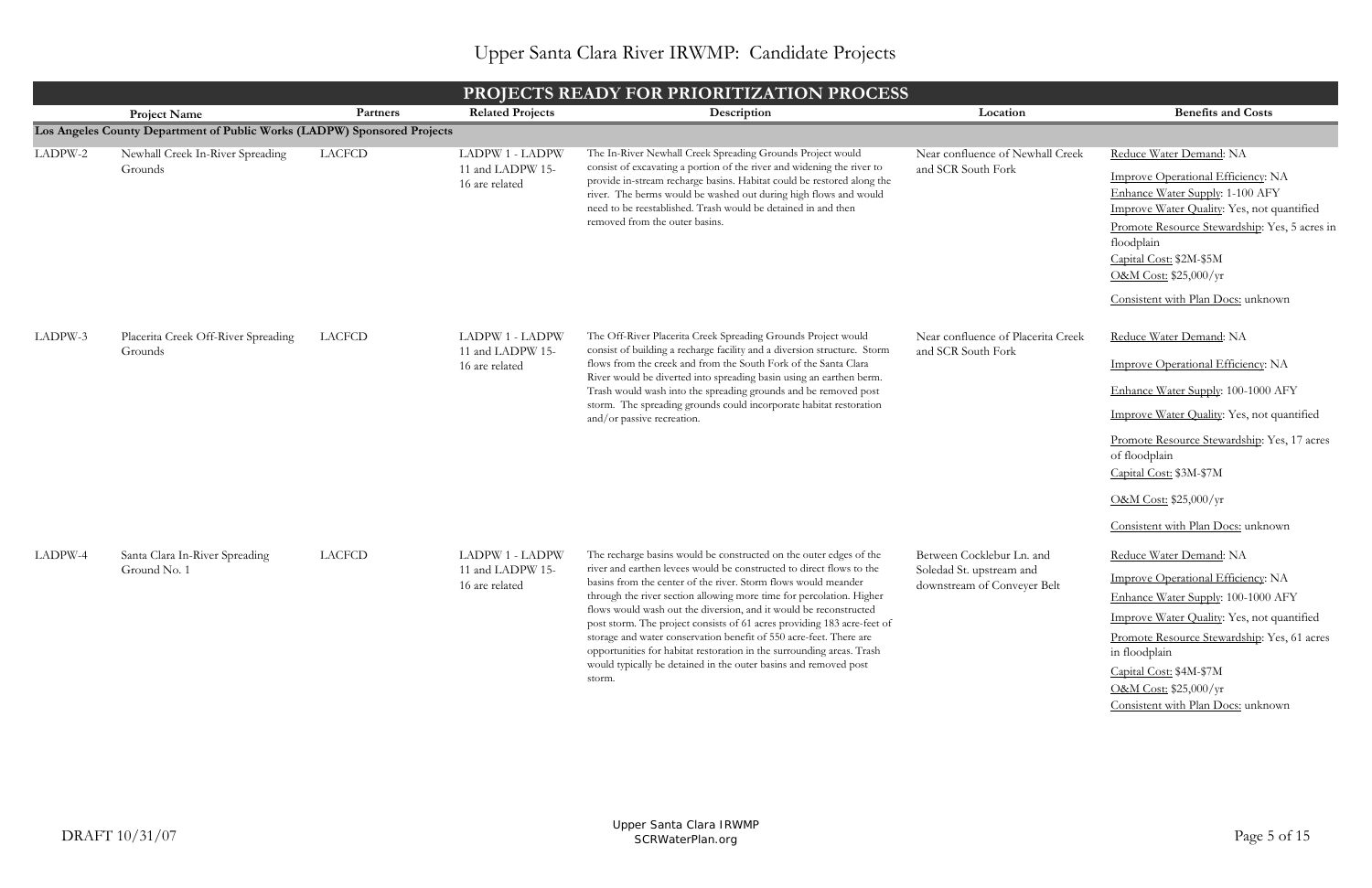|         | <b>PROJECTS READY FOR PRIORITIZATION PROCESS</b>                         |                                                                                                                                                                                                                                                                                                                                                                                                                                                                                                                                                           |                                                              |                                                                                                                                                                                                                                                                                                                                                                                                                                                                                                                                                                 |                                                    |                                                                                                                                                                                                  |  |  |  |
|---------|--------------------------------------------------------------------------|-----------------------------------------------------------------------------------------------------------------------------------------------------------------------------------------------------------------------------------------------------------------------------------------------------------------------------------------------------------------------------------------------------------------------------------------------------------------------------------------------------------------------------------------------------------|--------------------------------------------------------------|-----------------------------------------------------------------------------------------------------------------------------------------------------------------------------------------------------------------------------------------------------------------------------------------------------------------------------------------------------------------------------------------------------------------------------------------------------------------------------------------------------------------------------------------------------------------|----------------------------------------------------|--------------------------------------------------------------------------------------------------------------------------------------------------------------------------------------------------|--|--|--|
|         | <b>Project Name</b>                                                      | Partners                                                                                                                                                                                                                                                                                                                                                                                                                                                                                                                                                  | <b>Related Projects</b>                                      | Description                                                                                                                                                                                                                                                                                                                                                                                                                                                                                                                                                     | Location                                           | <b>Benefits and Costs</b>                                                                                                                                                                        |  |  |  |
|         | Los Angeles County Department of Public Works (LADPW) Sponsored Projects |                                                                                                                                                                                                                                                                                                                                                                                                                                                                                                                                                           |                                                              |                                                                                                                                                                                                                                                                                                                                                                                                                                                                                                                                                                 |                                                    |                                                                                                                                                                                                  |  |  |  |
| LADPW-5 | Santa Clara In-River Spreading<br>Ground No. 2                           | <b>LACFCD</b><br>The spreading grounds would utilize earthen levees to redirect flows<br><b>LADPW 1 - LADPW</b><br>Upstream of Lang Station Road<br>to the outside banks of the river. Small recharge basins and finger<br>11 and LADPW 15-<br>levees along the outer banks would slow flows and increase recharge<br>16 are related<br>in this stretch of the river. Trash would typically be detained in the<br>outer basins and removed from the river post storm. High flows<br>would wash out the low levees, and they would be rebuilt after larger |                                                              | Reduce Water Demand: NA<br>Improve Operational Efficiency: NA<br>Enhance Water Supply: 100-1000 AFY<br>Improve Water Quality: Yes, not quantified                                                                                                                                                                                                                                                                                                                                                                                                               |                                                    |                                                                                                                                                                                                  |  |  |  |
|         |                                                                          |                                                                                                                                                                                                                                                                                                                                                                                                                                                                                                                                                           |                                                              | storms. Adjacent areas may provide opportunities for habitat<br>restoration and possible invasive species removal.                                                                                                                                                                                                                                                                                                                                                                                                                                              |                                                    | Promote Resource Stewardship: Yes, 18 acres<br>in floodplain<br>Capital Cost: \$2M-\$5M<br>O&M Cost: \$25,000/yr<br>Consistent with Plan Docs: unknown                                           |  |  |  |
| LADPW-6 | Santa Clara Off-River Spreading<br>Ground                                | <b>LACFCD</b>                                                                                                                                                                                                                                                                                                                                                                                                                                                                                                                                             | <b>LADPW 1 - LADPW</b><br>11 and LADPW 15-<br>16 are related | The project would install a diversion in the Santa Clara River that<br>would convey water to the adjacent property where recharge basins<br>would be constructed. Trash would be collected in the spreading<br>grounds. The streamflow gages would be placed to determine the<br>amount of water that is being directed to the spreading grounds. The<br>spreading grounds would have a total area of 53 acres and a storage<br>capacity of 223 acre-feet. Passive recreation and habitat restoration<br>could be incorporated into the design of the facility. | Upstream of Whites Canyon Road,<br>crossing on SCR | Reduce Water Demand: NA<br>Improve Operational Efficiency: NA<br>Enhance Water Supply: 100-1000 AFY<br>Improve Water Quality: Yes, not quantified<br>Promote Resource Stewardship: Yes, 53 acres |  |  |  |
|         |                                                                          |                                                                                                                                                                                                                                                                                                                                                                                                                                                                                                                                                           |                                                              |                                                                                                                                                                                                                                                                                                                                                                                                                                                                                                                                                                 |                                                    | in floodplain<br>Capital Cost: \$4M-\$7M<br>O&M Cost: \$25,000/yr<br>Consistent with Plan Docs: unknown                                                                                          |  |  |  |
| LADPW-7 | SCR Rubber Dam No. 1                                                     | <b>LACFCD</b>                                                                                                                                                                                                                                                                                                                                                                                                                                                                                                                                             | LADPW 1 - LADPW<br>11 and LADPW 15-<br>16 are related        | An air inflatable rubber dam will be constructed at the proposed<br>location. During storm flows, the rubber dam will inflate, and the<br>water will pond and percolate behind the rubber dam. During<br>nostrum weather, the rubber dam will stay deflated to allow lower<br>flows in the river to pass without obstruction. Habitat will be restored                                                                                                                                                                                                          | SCR, Bouquet Canyon Road Bridge                    | Reduce Water Demand: NA<br>Improve Operational Efficiency: NA<br>Enhance Water Supply: 100-1000 AFY                                                                                              |  |  |  |
|         |                                                                          |                                                                                                                                                                                                                                                                                                                                                                                                                                                                                                                                                           |                                                              | along the river. Trash that collects behind the rubber dam will be<br>removed.                                                                                                                                                                                                                                                                                                                                                                                                                                                                                  |                                                    | Improve Water Quality: Yes, not quantified<br>Promote Resource Stewardship: Yes, not<br>quantified<br>Capital Cost: \$5M-\$7M<br>O&M Cost: \$25,000/yr                                           |  |  |  |
|         |                                                                          |                                                                                                                                                                                                                                                                                                                                                                                                                                                                                                                                                           |                                                              |                                                                                                                                                                                                                                                                                                                                                                                                                                                                                                                                                                 |                                                    | Consistent with Plan Docs: unknown                                                                                                                                                               |  |  |  |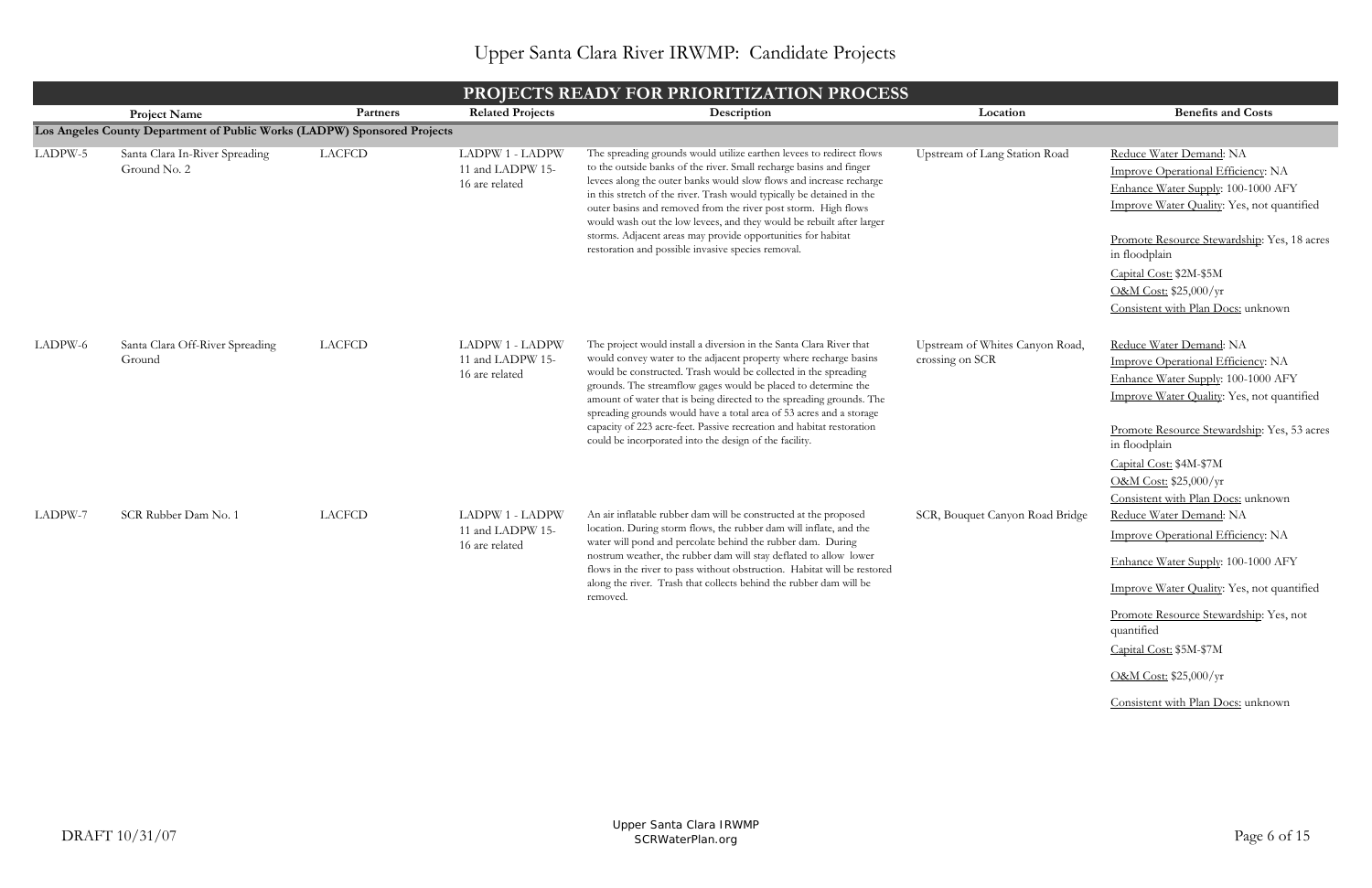|          | <b>PROJECTS READY FOR PRIORITIZATION PROCESS</b>                         |               |                                                              |                                                                                                                                                                                                                                                                                                                                                                                                                                                                                                                                                                                                                                                                                                           |                                                                                            |                                                                                                                                                                                                                                                                                                      |  |  |
|----------|--------------------------------------------------------------------------|---------------|--------------------------------------------------------------|-----------------------------------------------------------------------------------------------------------------------------------------------------------------------------------------------------------------------------------------------------------------------------------------------------------------------------------------------------------------------------------------------------------------------------------------------------------------------------------------------------------------------------------------------------------------------------------------------------------------------------------------------------------------------------------------------------------|--------------------------------------------------------------------------------------------|------------------------------------------------------------------------------------------------------------------------------------------------------------------------------------------------------------------------------------------------------------------------------------------------------|--|--|
|          | <b>Project Name</b>                                                      | Partners      | <b>Related Projects</b>                                      | Description                                                                                                                                                                                                                                                                                                                                                                                                                                                                                                                                                                                                                                                                                               | Location                                                                                   | <b>Benefits and Costs</b>                                                                                                                                                                                                                                                                            |  |  |
|          | Los Angeles County Department of Public Works (LADPW) Sponsored Projects |               |                                                              |                                                                                                                                                                                                                                                                                                                                                                                                                                                                                                                                                                                                                                                                                                           |                                                                                            |                                                                                                                                                                                                                                                                                                      |  |  |
| LADPW-8  | Santa Clara River Spreading Ground                                       | LACFCD        | <b>LADPW 1 - LADPW</b><br>11 and LADPW 15-<br>16 are related | This project would construct earthen levees in the river to slow down<br>and spread flows across the river. Another levee would direct flows to<br>an adjacent property along the south bank. The diversion levee would<br>wash-out during higher flows to minimize damage to the proposed<br>levees. The off-river portion of this proposal could be designed to<br>incorporate habitat and passive recreation. Trash would be diverted<br>and detained at the basins for post-storm removal.                                                                                                                                                                                                            | SCR between 14 FWY and Sand<br>Canyon Road                                                 | Reduce Water Demand: NA<br>Improve Operational Efficiency: NA<br>Enhance Water Supply: 100-2000 AFY<br>Improve Water Quality: Yes, not quantified<br>Promote Resource Stewardship: Yes, not<br>quantified<br>Capital Cost: \$7M-\$10M<br>O&M Cost: \$25,000/yr<br>Consistent with Plan Docs: unknown |  |  |
| LADPW-9  | South Santa Clara River Rubber<br>Dam No. 1 and Spreading Ground         | <b>LACFCD</b> | LADPW 1 - LADPW<br>11 and LADPW 15-<br>16 are related        | An air-inflatable rubber dam will be installed utilizing the location of<br>an existing drop structure,. During storm flows the rubber dam will<br>inflate, and water will pond and percolate behind the rubber dam.<br>The rubber dam will also divert the water to the proposed spreading<br>basins which will then also percolate into the aquifers. After the water<br>percolates, the rubber dam will slowly deflate and lay flat across the<br>drop structure allowing lower flows in the river to pass without<br>obstruction.                                                                                                                                                                     | Under the pedestrian bridge at<br>Newhall Ave, adjacent to Santa<br>Clara River South Fork | Reduce Water Demand: NA<br>Improve Operational Efficiency: NA<br>Enhance Water Supply: 100-1000 AFY<br>Improve Water Quality: Yes, not quantified<br>Promote Resource Stewardship: Yes, not<br>quantified<br>Capital Cost: \$5M-\$9M<br>O&M Cost: \$50,000/yr<br>Consistent with Plan Docs: unknown  |  |  |
| LADPW-10 | South Santa Clara River Rubber<br>Dam No. 2                              | <b>LACFCD</b> | <b>LADPW 1 - LADPW</b><br>11 and LADPW 15-<br>16 are related | This project will involve the installation of an inflatable-rubber dam to<br>aid in conserving storm-water within the river. Since the rubber dam<br>will be installed on an existing drop structure, the native ground<br>surface will not be disturbed. During storm flows, the rubber dam<br>will inflate, and water will pond and percolate behind the dam. After<br>the water percolates, the rubber dam will slowly deflate and lay flat<br>across the drop structure and allow lower flows in the river to pass<br>without obstruction. Habitat could be restored along the banks of the<br>river. Trash that washes into the river will be collected at the rubber<br>dam and it will be removed. | Santa Clara River South Fork, near<br>Covala Drive                                         | Reduce Water Demand: NA<br>Improve Operational Efficiency: NA<br>Enhance Water Supply: 100-1000 AFY<br>Improve Water Quality: Yes, not quantified<br>Promote Resource Stewardship: Yes, not<br>quantified<br>Capital Cost: \$5M-\$7M<br>O&M Cost: \$25,000/yr<br>Consistent with Plan Docs: unknown  |  |  |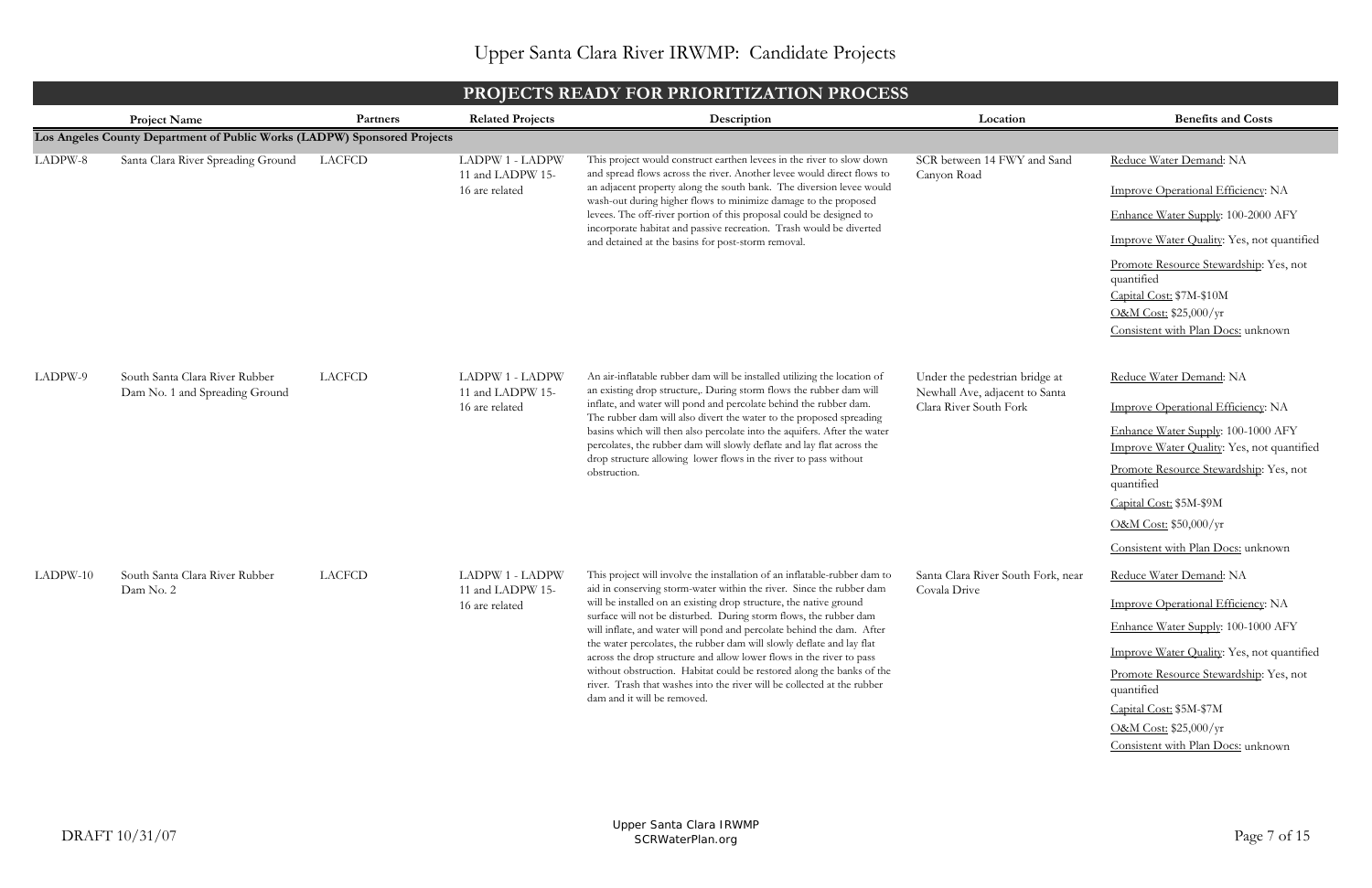|          | <b>PROJECTS READY FOR PRIORITIZATION PROCESS</b>                         |               |                                    |                                                                                                                                                |                                    |                                                                     |  |  |  |  |
|----------|--------------------------------------------------------------------------|---------------|------------------------------------|------------------------------------------------------------------------------------------------------------------------------------------------|------------------------------------|---------------------------------------------------------------------|--|--|--|--|
|          | <b>Project Name</b>                                                      | Partners      | <b>Related Projects</b>            | Description                                                                                                                                    | Location                           | <b>Benefits and Costs</b>                                           |  |  |  |  |
|          | Los Angeles County Department of Public Works (LADPW) Sponsored Projects |               |                                    |                                                                                                                                                |                                    |                                                                     |  |  |  |  |
| LADPW-11 | South Santa Clara River Rubber                                           | <b>LACFCD</b> | LADPW 1 - LADPW                    | This project will install an air-inflatable rubber dam, utilizing the                                                                          | Santa Clara River South Fork, near | Reduce Water Demand: NA                                             |  |  |  |  |
|          | Dam No. 3                                                                |               | 11 and LADPW 15-<br>16 are related | location of an existing drop structure. During storm flows the rubber<br>dam will inflate, and water will pond and percolate behind the rubber | the continuation of Pueblo Drive   | Improve Operational Efficiency: NA                                  |  |  |  |  |
|          |                                                                          |               |                                    | dam. After the water percolates, the rubber dam will slowly deflate<br>and lay flat across the drop structure. This will allow the lower flows |                                    | Enhance Water Supply: 100-1000 AFY                                  |  |  |  |  |
|          |                                                                          |               |                                    | in the river to pass without obstruction. Habitat will be restored along                                                                       |                                    | Improve Water Quality: Yes, not quantified                          |  |  |  |  |
|          |                                                                          |               |                                    | the banks of the river. Trash that washes into the river and collects<br>behind the rubber dam will be removed.                                |                                    | Promote Resource Stewardship: Yes, not<br>quantified                |  |  |  |  |
|          |                                                                          |               |                                    |                                                                                                                                                |                                    | Capital Cost: \$5M-\$7M                                             |  |  |  |  |
|          |                                                                          |               |                                    |                                                                                                                                                |                                    | O&M Cost: \$25,000/yr                                               |  |  |  |  |
|          |                                                                          |               |                                    |                                                                                                                                                |                                    | Consistent with Plan Docs: unknown                                  |  |  |  |  |
| LADPW-13 | Acquisition of Land in the Flood                                         | None listed   | RMC-1, SCOPE-1                     | Acquisition of land in the upper Santa Clara River flood plain by                                                                              | Throughout the upper Santa Clara   | Reduce Water Demand: NA                                             |  |  |  |  |
|          | Plain of the Upper Santa Clara River                                     |               |                                    | willing sellers in order to restrict their future development and restore<br>lands to their natural condition.                                 | River                              | Improve Operational Efficiency: NA                                  |  |  |  |  |
|          |                                                                          |               |                                    |                                                                                                                                                |                                    | Enhance Water Supply: Yes, not quantified                           |  |  |  |  |
|          |                                                                          |               |                                    |                                                                                                                                                |                                    | Improve Water Quality: Yes, not quantified                          |  |  |  |  |
|          |                                                                          |               |                                    |                                                                                                                                                |                                    | Promote Resource Stewardship: Yes, not<br>quantified                |  |  |  |  |
|          |                                                                          |               |                                    |                                                                                                                                                |                                    | Capital Cost: unknown                                               |  |  |  |  |
|          |                                                                          |               |                                    |                                                                                                                                                |                                    | O&M Cost: unknown                                                   |  |  |  |  |
|          |                                                                          |               |                                    |                                                                                                                                                |                                    | Consistent with Plan Docs: unknown                                  |  |  |  |  |
| LADPW-14 | Acton Master Drainage Plan                                               | None listed   |                                    | Phased development of flood control facilities to mitigate flooding in                                                                         | Throughout the upper Santa Clara   | Reduce Water Demand: NA                                             |  |  |  |  |
|          |                                                                          |               |                                    | the Acton community. Proposed improvements include four debris<br>basins, five multi-use retention facilities, and low impact water quality    | River                              | Improve Operational Efficiency: Yes, not                            |  |  |  |  |
|          |                                                                          |               |                                    | enhancement flood control facilities.                                                                                                          |                                    | quantified                                                          |  |  |  |  |
|          |                                                                          |               |                                    |                                                                                                                                                |                                    | Enhance Water Supply: NA                                            |  |  |  |  |
|          |                                                                          |               |                                    |                                                                                                                                                |                                    | Improve Water Quality: NA<br>Promote Resource Stewardship: Yes, not |  |  |  |  |
|          |                                                                          |               |                                    |                                                                                                                                                |                                    | quantified                                                          |  |  |  |  |
|          |                                                                          |               |                                    |                                                                                                                                                |                                    | Capital Cost: \$10M-50M                                             |  |  |  |  |
|          |                                                                          |               |                                    |                                                                                                                                                |                                    | O&M Cost: unknown                                                   |  |  |  |  |
|          |                                                                          |               |                                    |                                                                                                                                                |                                    | Consistent with Plan Docs: unknown                                  |  |  |  |  |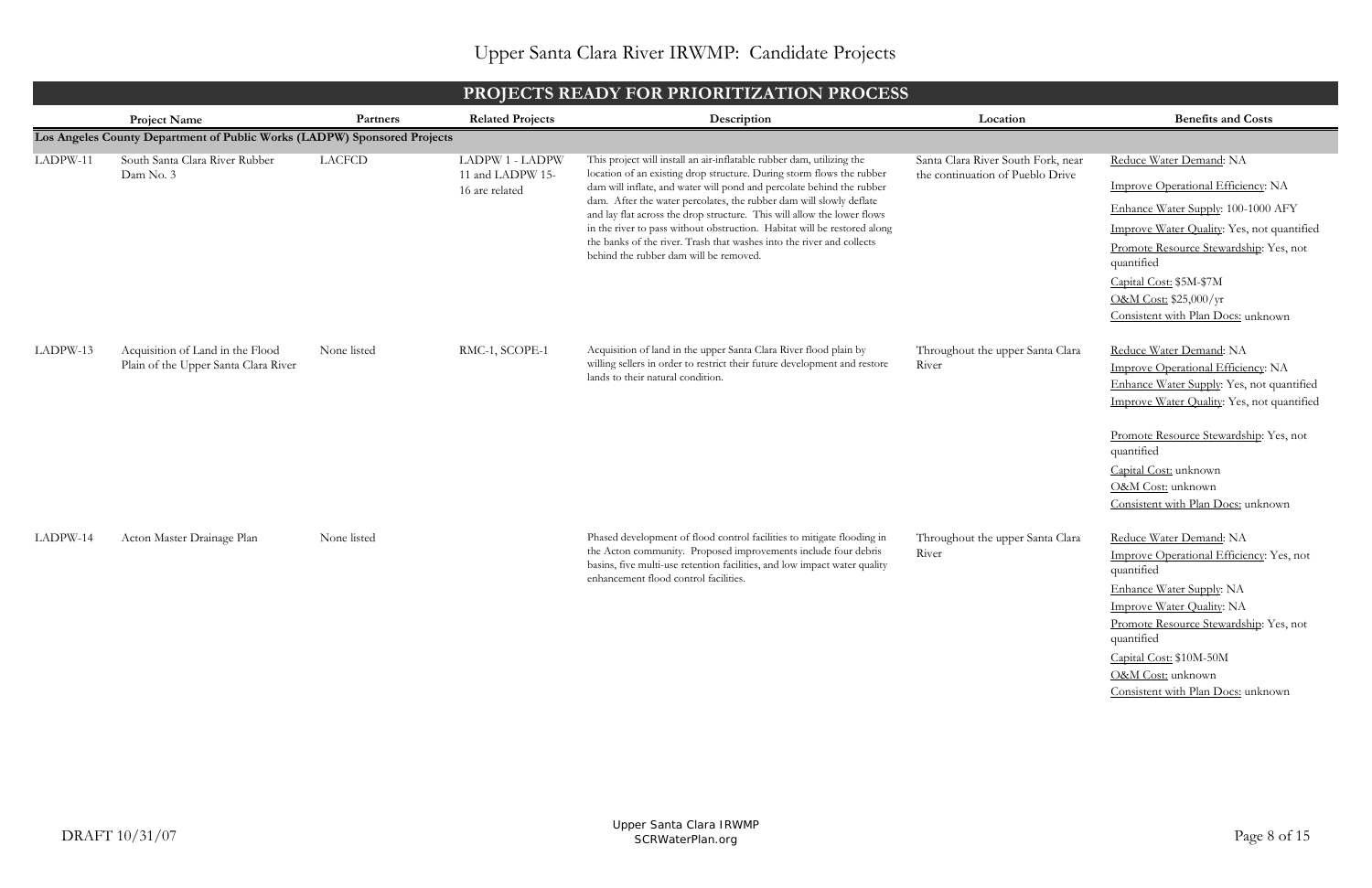Reduce Water Demand: NA

Improve Operational Efficiency: Yes, reduce demand by 870 AFY Enhance Water Supply: Yes, 870 AFY would be made available to NCWD (Newhall) Improve Water Quality: Yes, manganese levels below secondary MCL of 50 ppb; iron levels below secondary MCL of 300 ppb. Promote Resource Stewardship: NA Capital Cost: \$826K-\$1M O&M Cost: \$32.50/AF Consistent with Plan Docs: Yes

|          | THOILCIS KLAD I TOK I KIOKI ILLATION I KOGLOS                            |          |                                                          |                                                                                                                                                                                                                                                                                                                                                                                                                                                                                                                                                                                                                                            |                                          |                                                                                                                                                                                                                                                                                                                 |  |  |  |
|----------|--------------------------------------------------------------------------|----------|----------------------------------------------------------|--------------------------------------------------------------------------------------------------------------------------------------------------------------------------------------------------------------------------------------------------------------------------------------------------------------------------------------------------------------------------------------------------------------------------------------------------------------------------------------------------------------------------------------------------------------------------------------------------------------------------------------------|------------------------------------------|-----------------------------------------------------------------------------------------------------------------------------------------------------------------------------------------------------------------------------------------------------------------------------------------------------------------|--|--|--|
|          | <b>Project Name</b>                                                      | Partners | <b>Related Projects</b>                                  | Description                                                                                                                                                                                                                                                                                                                                                                                                                                                                                                                                                                                                                                | Location                                 | <b>Benefits and Costs</b>                                                                                                                                                                                                                                                                                       |  |  |  |
|          | Los Angeles County Department of Public Works (LADPW) Sponsored Projects |          |                                                          |                                                                                                                                                                                                                                                                                                                                                                                                                                                                                                                                                                                                                                            |                                          |                                                                                                                                                                                                                                                                                                                 |  |  |  |
| LADPW-15 | South Santa Clara River Rubber<br>Dam No. 4                              | LACFCD   | <b>LADPW 1 - LADPW</b><br>11 and LADPW 16<br>are related | Utilizing the location of an existing drop structure, this project will<br>install an air-inflatable rubber dam. During storm flows the rubber<br>dam will inflate, and water will pond and percolate behind the rubber<br>dam. After the water percolates, the rubber dam will slowly deflate<br>and lay flat across the drop structure and allow lower flows in the river<br>to pass without obstruction. Habitat will be restored along the banks<br>of the river. The adjacent power line easement provides opportunities<br>for habitat restoration and possible recreation. Trash will be removed<br>at the rubber dam after storms. | SCR South Fork, Valencia Blvd.<br>Bridge | Reduce Water Demand: NA<br>Improve Operational Efficiency: NA<br>Enhance Water Supply: 100-1000 AFY<br>Improve Water Quality: Yes, not quantified<br>Promote Resource Stewardship: Yes, not<br>quantified<br>Capital Cost: \$5M-\$7M<br>O&M Cost: \$25,000/yr<br>Consistent with Plan Docs: unknown             |  |  |  |
| LADPW-16 | Upper San Francisquito Spreading<br>Grounds                              | LACFCD   | <b>LADPW 1 - LADPW</b><br>11 and LADPW 15<br>are related | This project will construct earthen levees that will divert water to the<br>outside limits of the creek where recharge basins will be constructed.<br>During higher flows, the earthen levee would wash out and regular<br>maintenance to restore the levees will be necessary. There may be<br>opportunities for habitat restoration and passive recreation in the<br>surrounding areas. Trash that washes into the creek will be detained at<br>the recharge basins and will be removed.                                                                                                                                                 | Upstream of Copper Hill Drive            | Reduce Water Demand: NA<br>Improve Operational Efficiency: NA<br>Enhance Water Supply: 100-2000 AFY<br>Improve Water Quality: Yes, not quantified<br>Promote Resource Stewardship: Yes, 54 acres<br>within floodplain<br>Capital Cost: \$3M-\$6M<br>O&M Cost: \$25,000/yr<br>Consistent with Plan Docs: unknown |  |  |  |

# **PROJECTS READY FOR PRIORITIZATION PROCESS**

Santa Clarita-1: Upper Santa Clara River Arundo/Tamarisk Removal Program (SCARP) Implementation

#### **LADPW is listed as partner for the following project:**

|        | <b>Newhall County Water District (NCWD) Sponsored Projects</b> |             |                           |                                                                                                                                                                                                                                                                                                                                                                                                                                                                                                                                            |                                                                                                                                                                                                                                     |
|--------|----------------------------------------------------------------|-------------|---------------------------|--------------------------------------------------------------------------------------------------------------------------------------------------------------------------------------------------------------------------------------------------------------------------------------------------------------------------------------------------------------------------------------------------------------------------------------------------------------------------------------------------------------------------------------------|-------------------------------------------------------------------------------------------------------------------------------------------------------------------------------------------------------------------------------------|
| NCWD-1 | Wellhead Treatment for NC 10                                   | None listed | SCWD-1, VWC-1,<br>SCVSD-2 | The project would provide treatment to remove naturally occurring<br>manganese and iron from the groundwater. Treatment would bring<br>the manganese and iron levels below the secondary MCL of 50 parts<br>per billion and 300 parts per billion respectively. In February of 2005<br>an iron and manganese removal feasibility study was completed for<br>Newhall Well No. 10 by Carollo Engineers. The study found that<br>there were treatment options that could bring Iron levels below<br>100ppb and manganese levels below 20 ppb. | The proposed treatment plant site<br>is adequate for a typical treatment<br>train (about 250 feet by 200 feet)<br>and is located on San Fernando<br>Road. The site is located within a<br>mixed industrial/residential use<br>area. |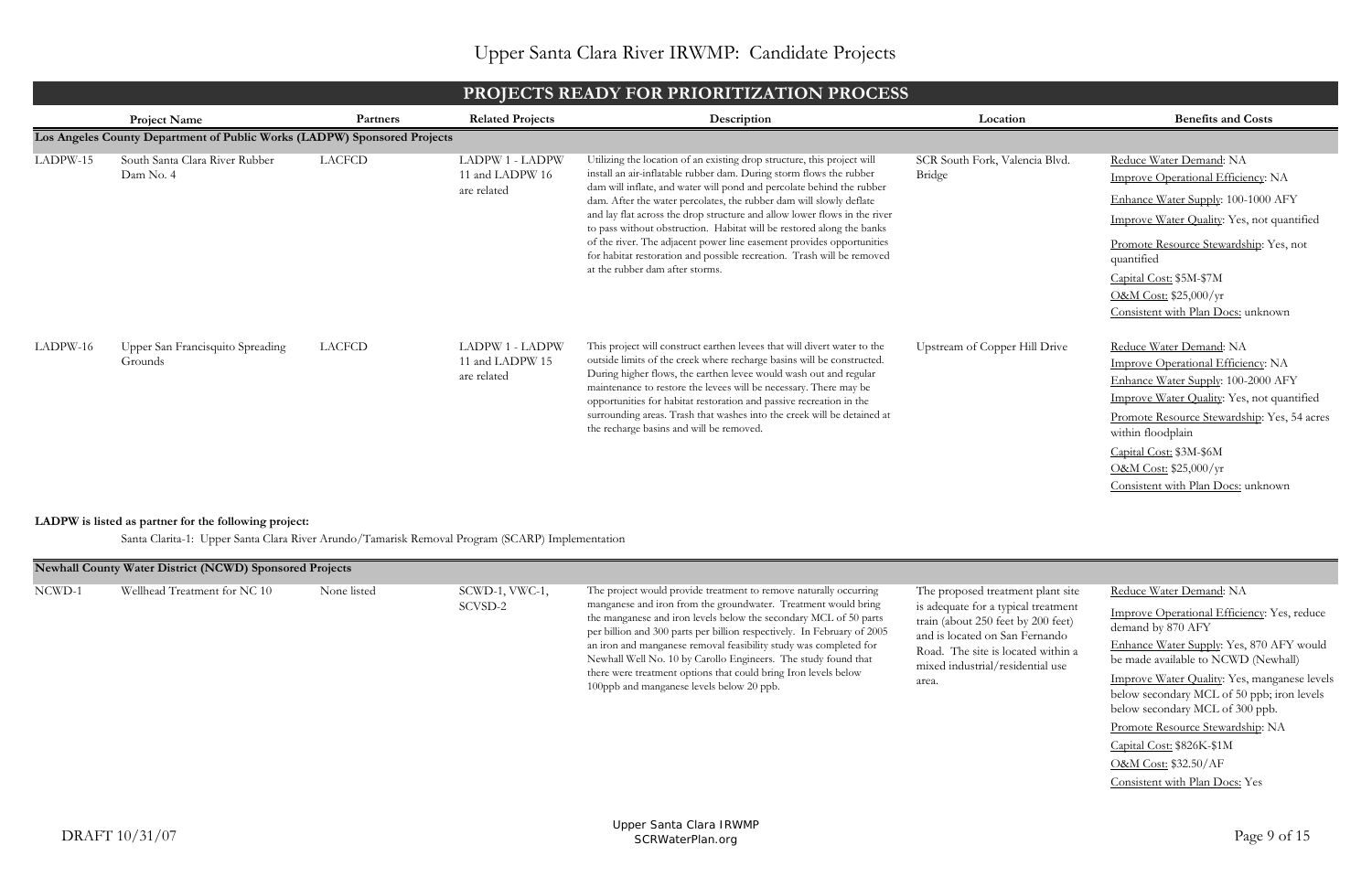| ie Santa Clara | Reduce Water Demand: NA                    |
|----------------|--------------------------------------------|
| tributaries    | Improve Operational Efficiency: NA         |
|                | Enhance Water Supply: Yes, not quantified  |
|                | Improve Water Quality: Yes, not quantified |
|                |                                            |
|                | Promote Resource Stewardship: Yes, not     |
|                | quantified                                 |
|                | Capital Cost: \$5K/acre-\$10K/acre         |
|                | O&M Cost: TBD                              |
|                | Consistent with Plan Docs: Yes             |
|                |                                            |
|                |                                            |

## **PROJECTS READY FOR PRIORITIZATION PROCESS**

## **Rivers and Mountains Conservancy (RMC) Sponsored Projects**

CLWA-5: Customer Recycled Water Incentive Program

VWC-2: Implementation of Santa Clarita Valley Water Conservation Strategic Plan

RMC-1 Acquisition of river channel and major tributaries for watershed protection

|        | PROJECTS READY FOR PRIORITIZATION PROCESS                        |                                 |                         |                                                                                                                                                                                                                                                                                                                                                                                                                                                                                          |                                                                                                                                                                                                                                                                                                                                                                                                          |                                                                                                                                                                                                                                                                                                            |  |  |  |
|--------|------------------------------------------------------------------|---------------------------------|-------------------------|------------------------------------------------------------------------------------------------------------------------------------------------------------------------------------------------------------------------------------------------------------------------------------------------------------------------------------------------------------------------------------------------------------------------------------------------------------------------------------------|----------------------------------------------------------------------------------------------------------------------------------------------------------------------------------------------------------------------------------------------------------------------------------------------------------------------------------------------------------------------------------------------------------|------------------------------------------------------------------------------------------------------------------------------------------------------------------------------------------------------------------------------------------------------------------------------------------------------------|--|--|--|
|        | <b>Project Name</b>                                              | Partners                        | <b>Related Projects</b> | Description                                                                                                                                                                                                                                                                                                                                                                                                                                                                              | Location                                                                                                                                                                                                                                                                                                                                                                                                 | <b>Benefits and Costs</b>                                                                                                                                                                                                                                                                                  |  |  |  |
|        | <b>Newhall County Water District (NCWD) Sponsored Projects</b>   |                                 |                         |                                                                                                                                                                                                                                                                                                                                                                                                                                                                                          |                                                                                                                                                                                                                                                                                                                                                                                                          |                                                                                                                                                                                                                                                                                                            |  |  |  |
| NCWD-3 | Removal of the sewer trunk line<br>from the Santa Clara riverbed | LADPW; City of Santa<br>Clarita |                         | The main objective of this sewer realignment project is to relocate the<br>remaining portion of the 2-S Trunk Sewer out of the Santa Clara River<br>by routing sewage across the Santa Clara River underneath the Sand<br>Canyon Bridge into a Los Angeles County sewer and relocating a<br>portion of the existing trunk sewer into the paved section of the Lost<br>Canyon Road. The proposed sewer abandonment includes 4881 linear<br>feet of 15-, 18-, 21-, and 24-inch sewer pipe. | Parts of the Pinetree sewer trunk<br>line are located in the Santa Clara<br>River bed. The project will remove<br>the sewer from the stream bed and<br>relocate it into the public right-of-<br>way and out of the flow of the<br>stream bed. The relocation of the<br>sewer would prevent the discharge<br>of untreated sewerage directly into<br>the Santa Clara River as a result of<br>storm damage. | Reduce Water Demand: NA<br>Improve Operational Efficiency: NA<br><b>Enhance Water Supply: NA</b><br>Improve Water Quality: Yes, not quantified<br>Promote Resource Stewardship: Yes, not<br>quantified<br>Capital Cost: $\sim $1.74M$$ -\$2.5M<br>O&M Cost: \$20K/yr<br>Consistent with Plan Docs: unknown |  |  |  |

### **NCWD is listed as partner for the following projects:**

SCWD-2: Consolidation of Water Mutuals

Santa Monica Mountains Conservancy, Nature Conservancy

SCOPE-1, LADPW-

13

The purpose of this project is to preserve the natural flood plain of the upper reaches of the river for water conservation and habitat protection; preservation of recharge capacity, preservation of habitat values, protection from flooding, protection from pollution, Water based recreation. By acquiring the riparian and flood plain parcels, they can remain undeveloped and therefore continue to provide watershed benefits in

Upper reaches of the River and its major

perpetuity.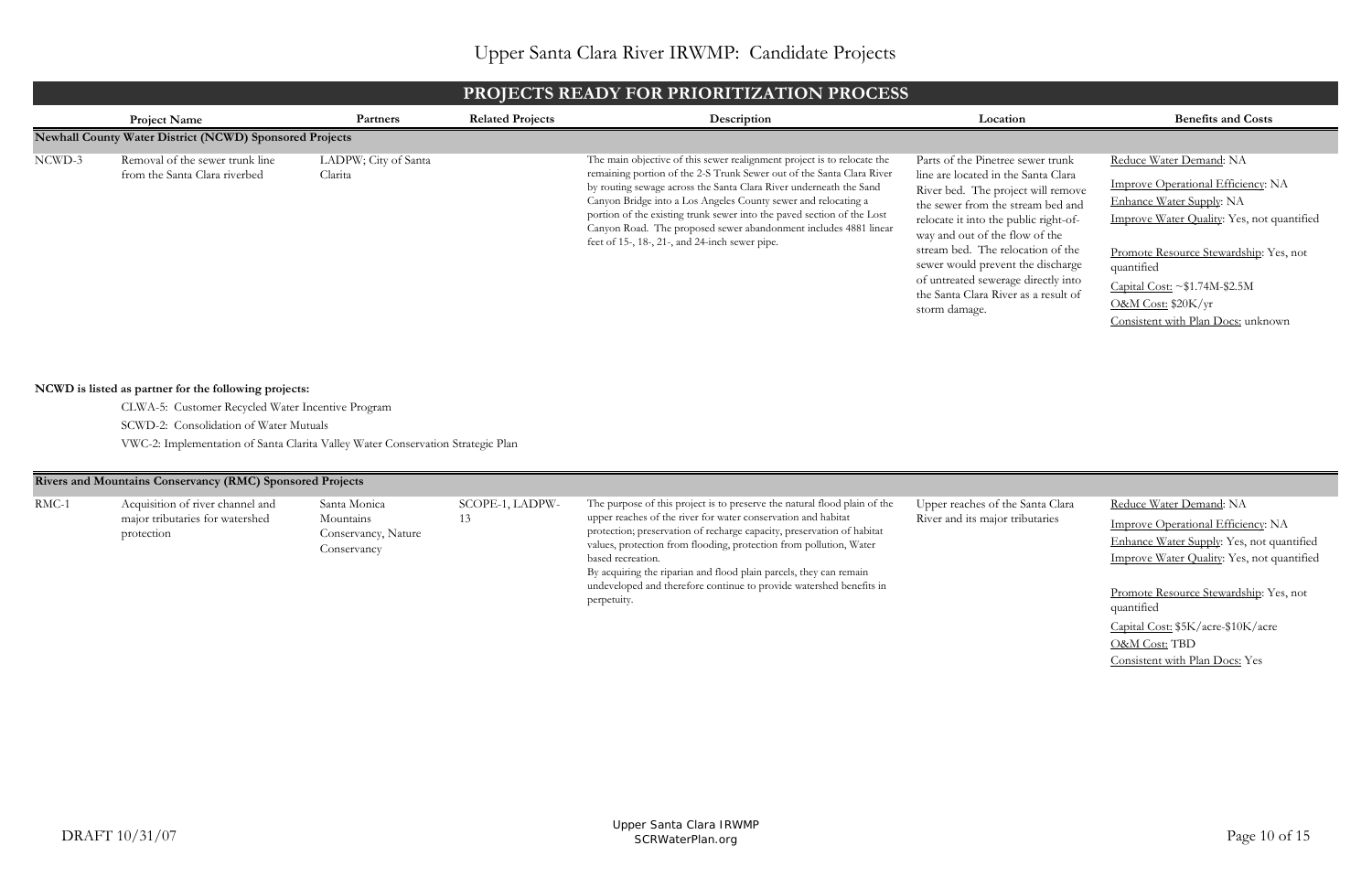# **PROJECTS READY FOR PRIORITIZATION PROCESS**

|         |                                                                                                 |                                      |                                                              | PROJECTS READT FOR PRIORITIZATION PROCESS                                                                                                                                                                                                                                                                                                                                                                                                                                                                                                                                                                                                                                                                                                                                                                                                                                                                                                                                                                                                                                                                                                                               |                                                                                                             |                                                                                                                                                                                                                                                                                                                                                                    |
|---------|-------------------------------------------------------------------------------------------------|--------------------------------------|--------------------------------------------------------------|-------------------------------------------------------------------------------------------------------------------------------------------------------------------------------------------------------------------------------------------------------------------------------------------------------------------------------------------------------------------------------------------------------------------------------------------------------------------------------------------------------------------------------------------------------------------------------------------------------------------------------------------------------------------------------------------------------------------------------------------------------------------------------------------------------------------------------------------------------------------------------------------------------------------------------------------------------------------------------------------------------------------------------------------------------------------------------------------------------------------------------------------------------------------------|-------------------------------------------------------------------------------------------------------------|--------------------------------------------------------------------------------------------------------------------------------------------------------------------------------------------------------------------------------------------------------------------------------------------------------------------------------------------------------------------|
|         | <b>Project Name</b>                                                                             | Partners                             | <b>Related Projects</b>                                      | Description                                                                                                                                                                                                                                                                                                                                                                                                                                                                                                                                                                                                                                                                                                                                                                                                                                                                                                                                                                                                                                                                                                                                                             | Location                                                                                                    | <b>Benefits and Costs</b>                                                                                                                                                                                                                                                                                                                                          |
|         | Santa Clara Valley Sanitation District (SCVSD) Sponsored Projects                               |                                      |                                                              |                                                                                                                                                                                                                                                                                                                                                                                                                                                                                                                                                                                                                                                                                                                                                                                                                                                                                                                                                                                                                                                                                                                                                                         |                                                                                                             |                                                                                                                                                                                                                                                                                                                                                                    |
| SCVSD-1 | East Santa Clara River Wetlands and<br>Recycled Water Project                                   | City of Santa Clarita,<br>NCWD, SCWD | NCWD-2 and SCWD-<br>3 have been<br>combined with<br>SCVSD-1. | The East Santa Clara River Wetlands and Recycled Water Project is a<br>multi-phase project. Phase I is a feasibility study to investigate<br>potential impacts that the discharge of recycled water in the eastern<br>Santa Clara River would have on surface water and groundwater<br>quality, as well as the creation/development of wetland and riparian<br>habitat. The feasibility study would also identify potential recreational<br>opportunities. A set of recommended project(s) would be developed<br>for Phase II implementation. Phase II of the project would involve:<br>(1) design and construction of a line to convey recycled water to the<br>Newhall County Water District and Santa Clarita Water Division<br>service areas and to discharge recycled water to eastern Santa Clara<br>River; and (2) construction of wetlands using recycled water which<br>will also provide recreational opportunities (e.g., regional walking<br>trails, cycling paths and green belts). Phase II of the project would be<br>implemented after completion of the Phase I studies, assuming that a<br>recommended set of project(s) are identified as feasibile. | Reach 7 portion of the Santa Clara<br>River (bound by Lang gauging<br>station and Bouquet Canyon<br>Bridge) | Reduce Water Demand: Yes, not quantified<br>Improve Operational Efficiency: NA<br>Enhance Water Supply: Yes, not quantified<br>Improve Water Quality: Yes, not quantified<br>Promote Resource Stewardship: Yes, not<br>quantified<br>Capital Cost Phase I: \$300K-\$600K; Capital<br>Cost Phase II: \$10M-\$20M<br>O&M Cost: TBD<br>Consistent with Plan Docs: Yes |
| SCVSD-2 | Valencia and Saugus Water<br>Reclamation Plants - Ultraviolet<br>Disinfection System Facilities | <b>CLWA</b>                          | SCVSD-3, VWC-1,<br>NCWD-1                                    | The Saugus and Valencia Water Reclamation Plant UV Disinfection<br>Facilities will reduce chloride loading from chloramination, preserve<br>and expand the use of recycled water in the Upper Santa Clara River<br>IRWMP Region, which is an important component of the Valley's<br>water resources, and improve recycled water quality by reducing<br>chloride levels and reducing the potential to generate disinfection by-<br>products, such as trihalomethanes and NDMA. The project will<br>demonstrate the sequential use of free chlorine/UV disinfection as an<br>alternative disinfection method to the current disinfection method<br>utilizing chloramination.                                                                                                                                                                                                                                                                                                                                                                                                                                                                                              | Santa Clarita - Valencia Water<br>Reclamation Plant and Saugus<br>Water Reclamation Plant                   | Reduce Water Demand: Yes, not quantified<br>Improve Operational Efficiency: NA<br>Enhance Water Supply: Yes, up to 17,000 AFY<br>Improve Water Quality: Yes, not quantified<br>Promote Resource Stewardship: Yes, not<br>quantified<br>Capital Cost: \$11.5M-\$13.2M<br>O&M Cost: \$500K/yr<br>Consistent with Plan Docs: unknown                                  |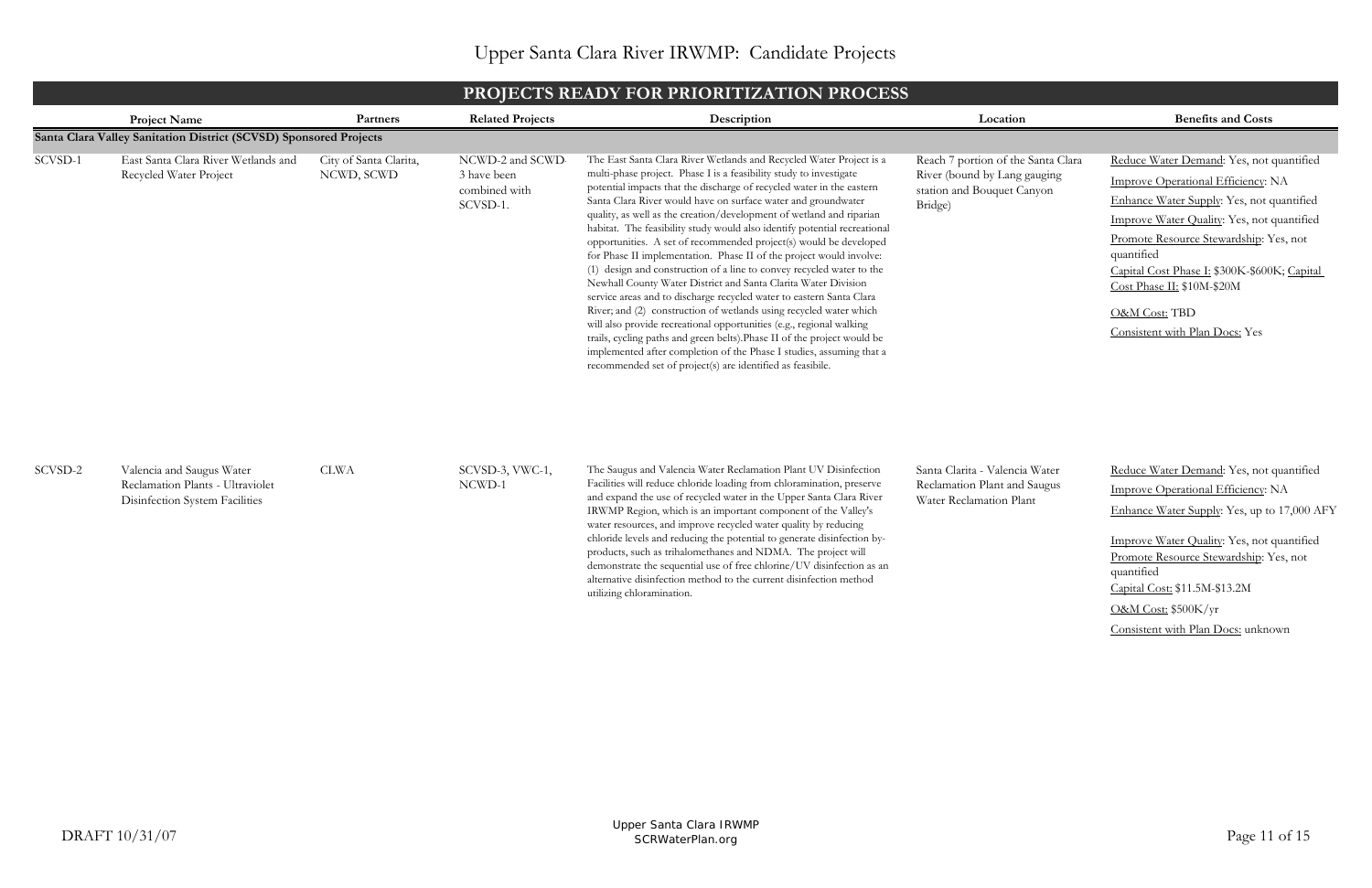| ion | <b>Benefits and Costs</b>                            |
|-----|------------------------------------------------------|
|     |                                                      |
| ea  | Reduce Water Demand: Yes, not quantified             |
|     | <b>Improve Operational Efficiency: NA</b>            |
|     | Enhance Water Supply: Yes, up to 17,000 AFY          |
|     | <b>Improve Water Quality:</b> Yes, not quantified    |
|     | Promote Resource Stewardship: Yes, not<br>quantified |
|     | Capital Cost: \$4.7M                                 |
|     | <u>O&amp;M Cost:</u> NA                              |
|     | Consistent with Plan Docs: unknown                   |
|     |                                                      |

| ons east of                    | Reduce Water Demand: NA                                       |
|--------------------------------|---------------------------------------------------------------|
| oad to just east<br>ad on both | <b>Improve Operational Efficiency: Yes, not</b><br>quantified |
| les of reach 7 of<br>er.       | <b>Enhance Water Supply: NA</b>                               |
|                                | <b>Improve Water Quality: Yes, not quantified</b>             |
|                                | <u>Promote Resource Stewardship</u> : NA                      |
|                                | Capital Cost: \$1M-\$5M                                       |
|                                | O&M Cost: NA?                                                 |
|                                | Consistent with Plan Docs: unknown                            |

## **PROJECTS READY FOR PRIORITIZATION PROCESS**

VWC-2: Provide Funding to Implement Innovative and Cost-Effective Water Conservation Programs

## **SCWD has been listed as a partner for the following projects:**

CLWA-5: Customer Recycled Water Incentive Program

|         | PROJECTS READY FOR PRIORITIZATION PROCESS                                                    |                                       |                                               |                                                                                                                                                                                                                                                                                                                                                                                                                                                                                                                                                                                                                                                                                                                                                                                                                                                                                                                                                                                                                                                                                                                                                                                                           |                      |                                                                                                                                                                                                                                                                      |  |  |
|---------|----------------------------------------------------------------------------------------------|---------------------------------------|-----------------------------------------------|-----------------------------------------------------------------------------------------------------------------------------------------------------------------------------------------------------------------------------------------------------------------------------------------------------------------------------------------------------------------------------------------------------------------------------------------------------------------------------------------------------------------------------------------------------------------------------------------------------------------------------------------------------------------------------------------------------------------------------------------------------------------------------------------------------------------------------------------------------------------------------------------------------------------------------------------------------------------------------------------------------------------------------------------------------------------------------------------------------------------------------------------------------------------------------------------------------------|----------------------|----------------------------------------------------------------------------------------------------------------------------------------------------------------------------------------------------------------------------------------------------------------------|--|--|
|         | <b>Project Name</b>                                                                          | Partners                              | <b>Related Projects</b>                       | Description                                                                                                                                                                                                                                                                                                                                                                                                                                                                                                                                                                                                                                                                                                                                                                                                                                                                                                                                                                                                                                                                                                                                                                                               | Location             | <b>Benefits and Costs</b>                                                                                                                                                                                                                                            |  |  |
|         | Santa Clara Valley Sanitation District (SCVSD) Sponsored Projects                            |                                       |                                               |                                                                                                                                                                                                                                                                                                                                                                                                                                                                                                                                                                                                                                                                                                                                                                                                                                                                                                                                                                                                                                                                                                                                                                                                           |                      |                                                                                                                                                                                                                                                                      |  |  |
| SCVSD-3 | <b>SCVSD Self-Generating Water</b><br>Softeners (SRWS) Public Outreach<br>and Rebate Program | City of Santa Clarita,<br><b>CLWA</b> | SCVSD-2, VWC-1,<br>NCWD-1, Santa<br>Clarita-2 | Since 2003, the District has aggressively targeted voluntary removal of<br>residential SRWS with a multi-pronged public education campaign and<br>rebate program. However, it is unlikely that this program alone will<br>accomplish the goal of removal of SRWS predating 2003 within the<br>necessary time period. The District's goal is to reduce chloride in an<br>environmentally-friendly, cost-effective and timely manner. The<br>upgraded rebate program (the project) will offer homeowners<br>reasonable value for SRWS units, as well as assistance with removal<br>and disposal of the units, consistent with provisions of Senate Bill 475,<br>which took effect January 1, 2007. The intent is to provide incentive<br>to remove SRWS units expeditiously on a voluntary basis.<br>Reasonable value for SRWS units will be based on the average retail<br>value of units assuming a 12-year service life and straight-line<br>depreciation. Following the effective date of an ordinance banning all<br>existing water softener that implements the provisions of SB475,<br>assuming it passes in a referendum as required under SB475, rebate<br>amounts will be reduced by one quarter. | SCVSD's service area | Reduce Water Demand: Yes, not<br>Improve Operational Efficiency:<br>Enhance Water Supply: Yes, up to<br>Improve Water Quality: Yes, not<br>Promote Resource Stewardship: Y<br>quantified<br>Capital Cost: \$4.7M<br>O&M Cost: NA<br>Consistent with Plan Docs: unkno |  |  |
|         |                                                                                              |                                       |                                               |                                                                                                                                                                                                                                                                                                                                                                                                                                                                                                                                                                                                                                                                                                                                                                                                                                                                                                                                                                                                                                                                                                                                                                                                           |                      |                                                                                                                                                                                                                                                                      |  |  |

|        | Santa Clarita Water Division (SCWD) Sponsored Projects |                            |                                                                                                                                                                                                                                                                                                                                                                                                                                                                                                                                                                             |                                                                                                                                                                    |  |  |  |  |
|--------|--------------------------------------------------------|----------------------------|-----------------------------------------------------------------------------------------------------------------------------------------------------------------------------------------------------------------------------------------------------------------------------------------------------------------------------------------------------------------------------------------------------------------------------------------------------------------------------------------------------------------------------------------------------------------------------|--------------------------------------------------------------------------------------------------------------------------------------------------------------------|--|--|--|--|
| SCWD-2 | <b>Consolidation of Water Mutuals</b>                  | CA Department of<br>Health | This project would involve designing more efficient distribution<br>systems within ten water mutuals and replacing existing distribution<br>lines with new, current standard approved piping. Also, the master<br>meter would be removed and every residence would be metered<br>individually. This would assure good water quality throughout these<br>areas with routine water sampling and testing and system flushing.<br>System pressure would be more consistently maintained throughout<br>these areas so risk of contaminating backflow events would be<br>reduced. | Ten separate locations east of<br>Bouquet Canyon Road to just east<br>of Sand Canyon Road on both<br>north and south sides of reach 7 of<br>the Santa Clara River. |  |  |  |  |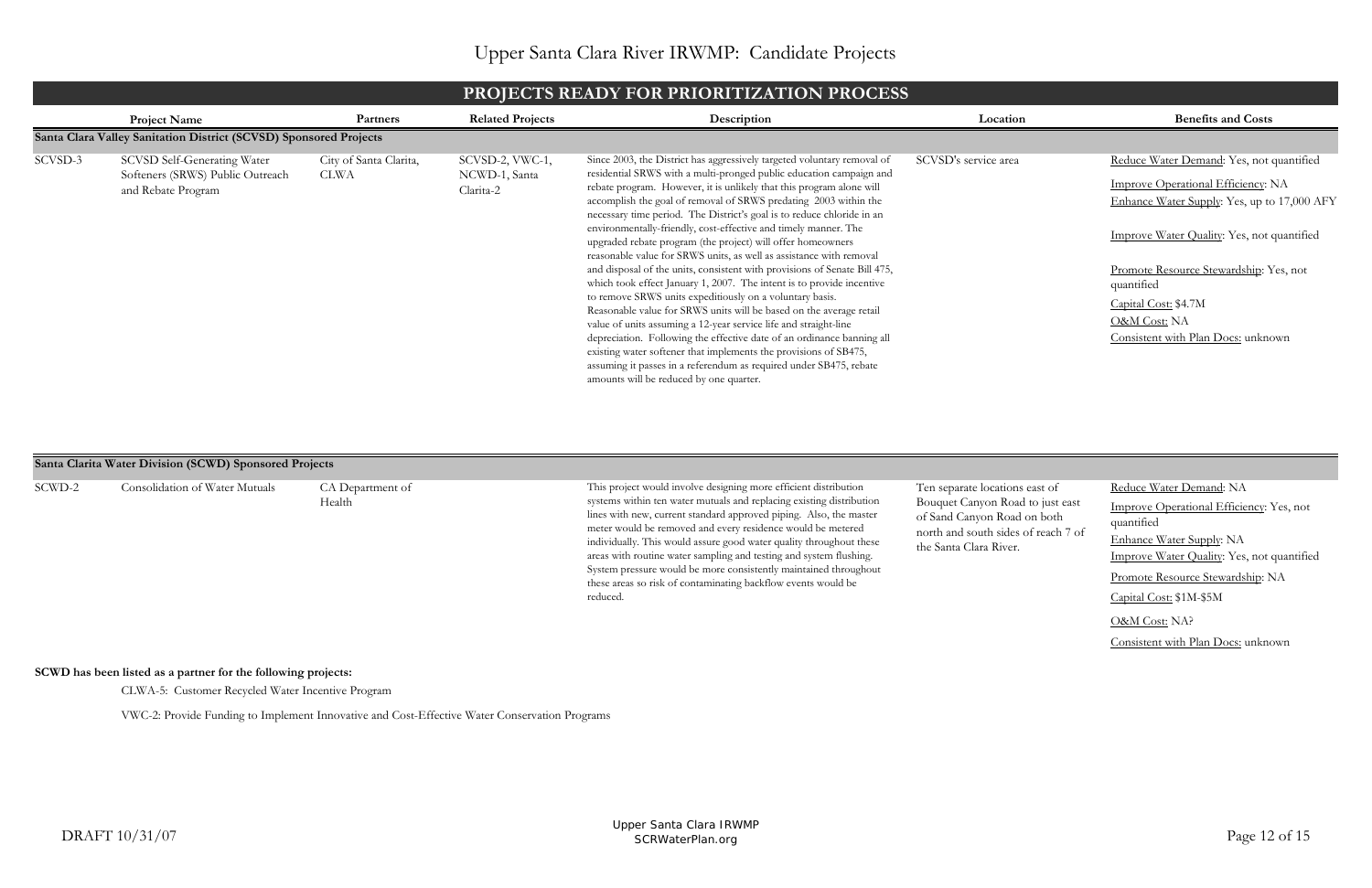**VWC has been listed as a partner for the following projects:**

CLWA-5: Customer Recycled Water Incentive Program

|         | PROJECTS READY FOR PRIORITIZATION PROCESS                                      |                                 |                                     |                                                                                                                                                                                                                                                                                                                                                                                                                                                                                                                                                                                                                                                                                                                                                                                                                                                                                                                                                                                                                                                                                                                                                                                                   |                                                         |                                                                                                                                                                                                                                                                                                                                                  |  |  |
|---------|--------------------------------------------------------------------------------|---------------------------------|-------------------------------------|---------------------------------------------------------------------------------------------------------------------------------------------------------------------------------------------------------------------------------------------------------------------------------------------------------------------------------------------------------------------------------------------------------------------------------------------------------------------------------------------------------------------------------------------------------------------------------------------------------------------------------------------------------------------------------------------------------------------------------------------------------------------------------------------------------------------------------------------------------------------------------------------------------------------------------------------------------------------------------------------------------------------------------------------------------------------------------------------------------------------------------------------------------------------------------------------------|---------------------------------------------------------|--------------------------------------------------------------------------------------------------------------------------------------------------------------------------------------------------------------------------------------------------------------------------------------------------------------------------------------------------|--|--|
|         | <b>Project Name</b>                                                            | Partners                        | <b>Related Projects</b>             | Description                                                                                                                                                                                                                                                                                                                                                                                                                                                                                                                                                                                                                                                                                                                                                                                                                                                                                                                                                                                                                                                                                                                                                                                       | Location                                                | <b>Benefits and Costs</b>                                                                                                                                                                                                                                                                                                                        |  |  |
|         | Valencia Water Company Sponsored Projects                                      |                                 |                                     |                                                                                                                                                                                                                                                                                                                                                                                                                                                                                                                                                                                                                                                                                                                                                                                                                                                                                                                                                                                                                                                                                                                                                                                                   |                                                         |                                                                                                                                                                                                                                                                                                                                                  |  |  |
| $VWC-1$ | Water Quality Improvement<br>Program                                           | SCVSD, City of Santa<br>Clarita | SCVSD-2, SCVSD-3,<br>NCWD-1, SCWD-1 | The proposed Water Quality Improvement Program is a<br>demonstration project that employs pellet softening technology to<br>reduce the concentration of calcium in water produced from an<br>existing water supply well. The softened water will be delivered to $\sim$<br>430 existing homes. The objectives of the project are to confirm<br>consumer acceptance of a centralized water softening system, measure<br>region-wide environmental protections, evaluate economic benefits to<br>customers and the community, and optimize the pellet softening<br>treatment process. Pellet softening is the process of mineral extraction<br>through precipitation. The system utilizes a cylindrical column with a<br>sand bed. Hard water enters the bottom of the column and the pH is<br>elevated using sodium hydroxide. The sand bed becomes fluidized<br>and the calcium crystallizes around grains of sand - creating white<br>spherical pellets of calcium carbonate. As the water passes through<br>the column the pH is then reduced using carbon dioxide. As the<br>pellets grow they are removed and can be reused in various industries<br>such as steel, textile, and agriculture. | VWC Well No. 9 25001 Decoro<br>Drive Valencia, CA 91355 | Reduce Water Demand: Yes, not quantified<br>Improve Operational Efficiency: Yes, not<br>quantified<br>Enhance Water Supply: Yes, not quantified<br>Improve Water Quality: Yes, not quantified<br>Promote Resource Stewardship: Yes, not<br>quantified<br>Capital Cost: \$1.3M-\$1.7M<br>O&M Cost: \$170,000/yr<br>Consistent with Plan Docs: Yes |  |  |
| VWC-2   | Implementation of Santa Clarita<br>Valley Water Conservation Strategic<br>Plan | NCWD, SCWD,<br>LACWWD 36, CLWA  |                                     | Reducing the amount of imported water needed to meet the long term water<br>supply needs of the Santa Clarita Valley is an important goal of the local water<br>purveyors and offers important state-wide benefits. Although water<br>conservation efforts have been on-going, the local water agencies recognize<br>that more needs to be done to eliminate wasteful water use. Implementing<br>conservation programs will require a sustained effort over many years. In<br>order to efficiently organize a comprehensive plan, the water agencies have<br>retained a consultant to prepare a Water Conservation Strategic Plan for the<br>Santa Clarita Valley. The following elements are included in the plan: 1)<br>Specify the conservation planning goals, 2) Develop a customer profile, 3)<br>Develop means of measuring savings, 4) Identify water conservation<br>measures, 5) Analyze costs and benefits, 6) Selection of conservation<br>measures, and 7) Development of an implementation plan. Those programs<br>and measures deemed to be cost-effective will be selected for implementation<br>by the purveyors. The Plan is expected to be completed in early 2008.            | Within CLWA service area                                | Reduce Water Demand: Yes, up to 13,000<br>AFY<br>Improve Operational Efficiency: Yes, not<br>quantified<br>Enhance Water Supply: Yes, up to 13,000 AFY<br>Improve Water Quality: NA<br>Promote Resource Stewardship: Yes, not<br>quantified<br>Capital Cost: \$1M-\$5M<br>O&M Cost: TBD<br>Consistent with Plan Docs: Yes                        |  |  |

# **PROJECTS READY FOR PRIORITIZATION PROCESS**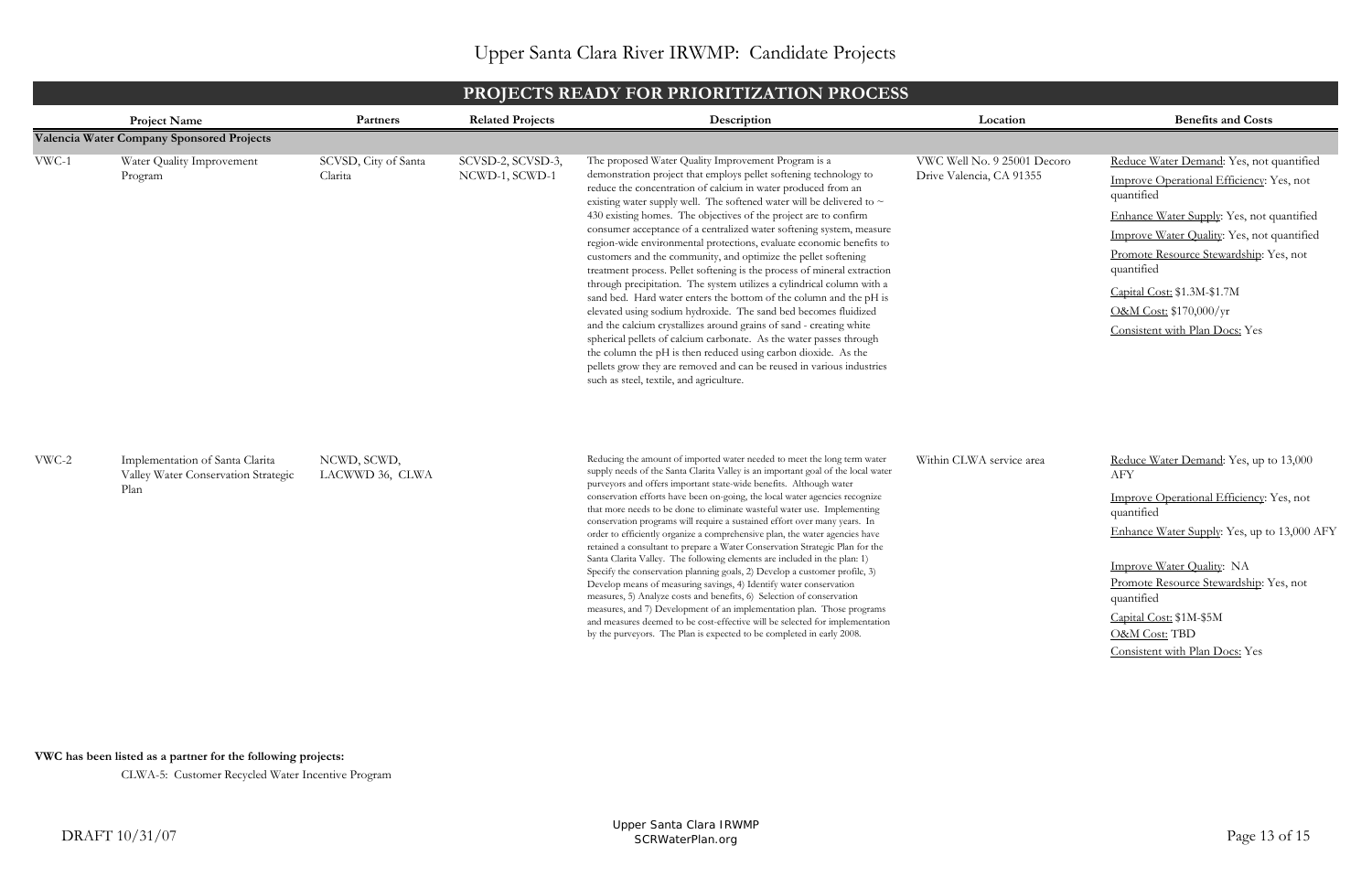main will run l Road for hwest along I for  $3150$  ft. ong Hasley ft. and the ry Dr. where it will tie into an existing 12-inch

| PENDING FURTHER DEVELOPMENT                     |                 |                         |                                                                                                                                                                                                                                                                                                                                               |                                            |                           |  |  |
|-------------------------------------------------|-----------------|-------------------------|-----------------------------------------------------------------------------------------------------------------------------------------------------------------------------------------------------------------------------------------------------------------------------------------------------------------------------------------------|--------------------------------------------|---------------------------|--|--|
| <b>Project Name</b>                             | <b>Partners</b> | <b>Related Projects</b> | Description                                                                                                                                                                                                                                                                                                                                   | Location                                   | <b>Benefits and Costs</b> |  |  |
| <b>City of Santa Clarita Sponsored Projects</b> |                 |                         |                                                                                                                                                                                                                                                                                                                                               |                                            |                           |  |  |
| Santa Clarita-2 Water Quality Education Program | None listed     | SCVSD-3, CHC-1          | Provide coordinated, consistent and clear messages to the general<br>public, youth, and other groups on protecting water quality in the<br>River. Topics include chloride, nutrients, littering, dumping in the<br>storm drain, integrated pest management, best management practices,<br>Enviroscape, demonstration sites and other methods. | Santa Clarita Valley and watershed<br>area |                           |  |  |

|          | Community Hiking Club Stewardship Committee (CHC) Sponsored Projects               |                                                                                          |                 |                                                                                                                                                                                                                                                                                                                                                                                                                                                                                                                                                                                                                                                                                        |                                                                                                                                                                                                                                                                                                                                                                     |
|----------|------------------------------------------------------------------------------------|------------------------------------------------------------------------------------------|-----------------|----------------------------------------------------------------------------------------------------------------------------------------------------------------------------------------------------------------------------------------------------------------------------------------------------------------------------------------------------------------------------------------------------------------------------------------------------------------------------------------------------------------------------------------------------------------------------------------------------------------------------------------------------------------------------------------|---------------------------------------------------------------------------------------------------------------------------------------------------------------------------------------------------------------------------------------------------------------------------------------------------------------------------------------------------------------------|
| $CHC-1$  | Trash removal and non-native<br>removal in tributaries to the Santa<br>Clara River | Placerita Nature Center;<br>Friends of the River;<br>Friends of the Inyo;<br><b>MRCA</b> | Santa Clarita-2 | The first priority would be to map all invasives and accumulated trash.<br>Although we currently have access to tools, new and updated tools<br>would be desirable. The project will be organized by the Community<br>Hiking Club under the direction of Dianne Erskine-Hellrigel who has<br>organized all past stewardship events. The CHC Stewardship Director,<br>Sylvia Altamirano will assist. Much of the labor force is volunteer,<br>pooled from our membership of 1200 community members. The<br>organization of each project would be a full time occupation, with the<br>actual clean up and eradication events occurring on the weekends<br>when volunteers are available. | Project would include Placerita<br>Canyon, Elsmere Canyon, Whitney<br>Canyon, East/Rice Canyon,<br>Towsley/Wiley Canyon, Pico<br>Canyon                                                                                                                                                                                                                             |
|          | Los Angeles County Department of Public Works (LADPW) Sponsored Projects           |                                                                                          |                 |                                                                                                                                                                                                                                                                                                                                                                                                                                                                                                                                                                                                                                                                                        |                                                                                                                                                                                                                                                                                                                                                                     |
| LADPW-17 | Hasley Canyon Road Water Main,<br>Pump Station and Turnout                         | None listed                                                                              |                 | The project consists of the addition of a new turnout with the Castaic<br>Lake Water Agency (CLWA), a new booster pump station and the<br>installation of 6900 linear feet of 16-inch water main along Hasley<br>Canyon Road.                                                                                                                                                                                                                                                                                                                                                                                                                                                          | The proposed water main will run<br>south along The Old Road for<br>1100 feet, then southwest along<br>Hasley Canyon Road for 3150 ft.<br>The water main will then branch<br>off into two sections. Once section<br>will run northeast along Hasley<br>Canyon Rd. for 2120 ft. and the<br>other section will continue south<br>for 530 ft. to Industry Dr. where it |

water main.